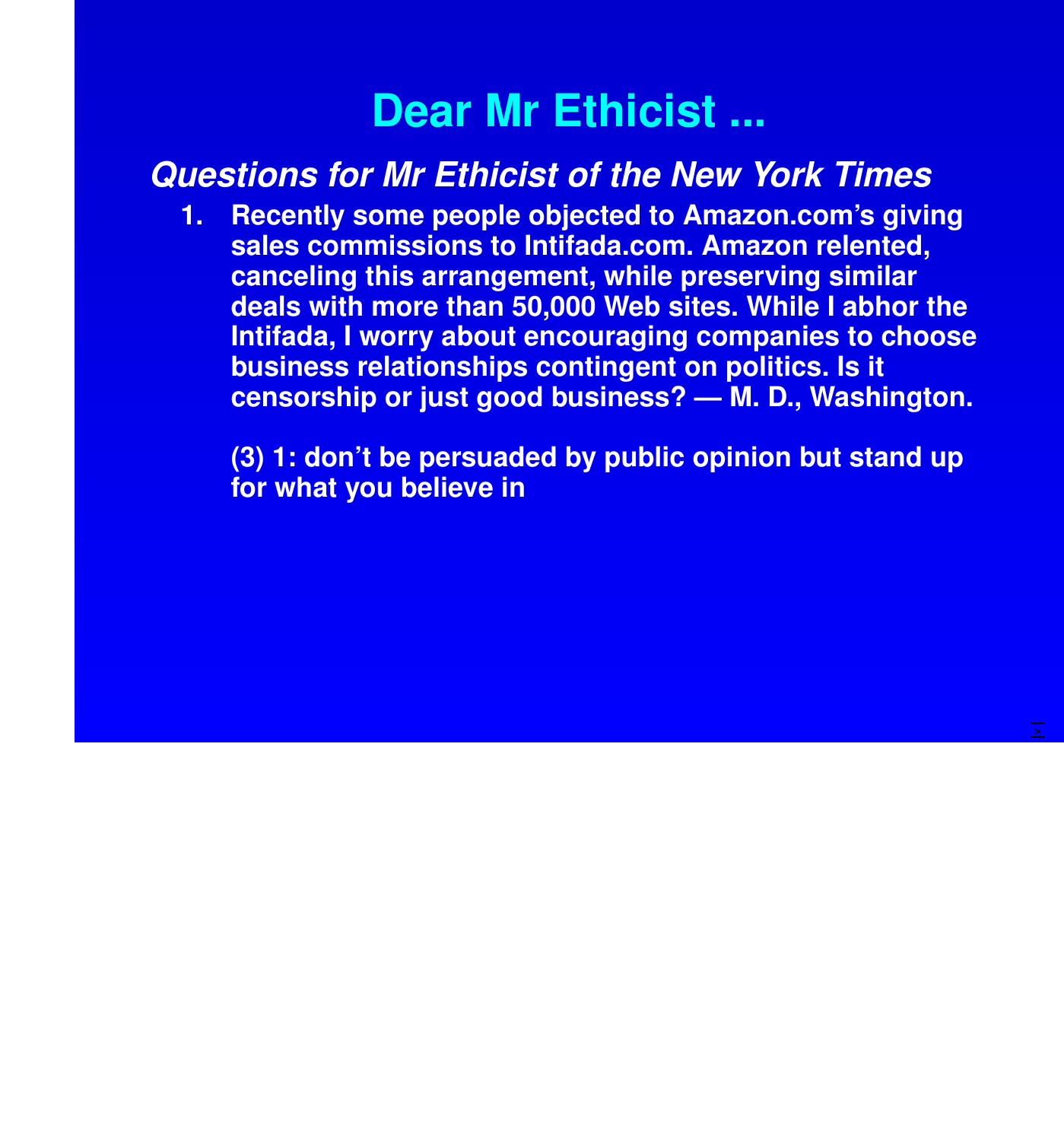**2. In past national elections, a political party asked my wife, a popular Brazilian actor (her nightly soap operas are seen in many countries), to be its TV spokeswoman, a highly paid job. The problem: their politics could not be far ther from hers. She claims it is not she who would represent the party, but a persona she'd create. (She wouldn't give her name or make first-person statements.) I say she'd be widely recognized. If they ask her this year, should she do it? — Sean Mcintyre, Rio De Janeiro, Brazil.**

**(3) 2: One can't have the cake & eat it too**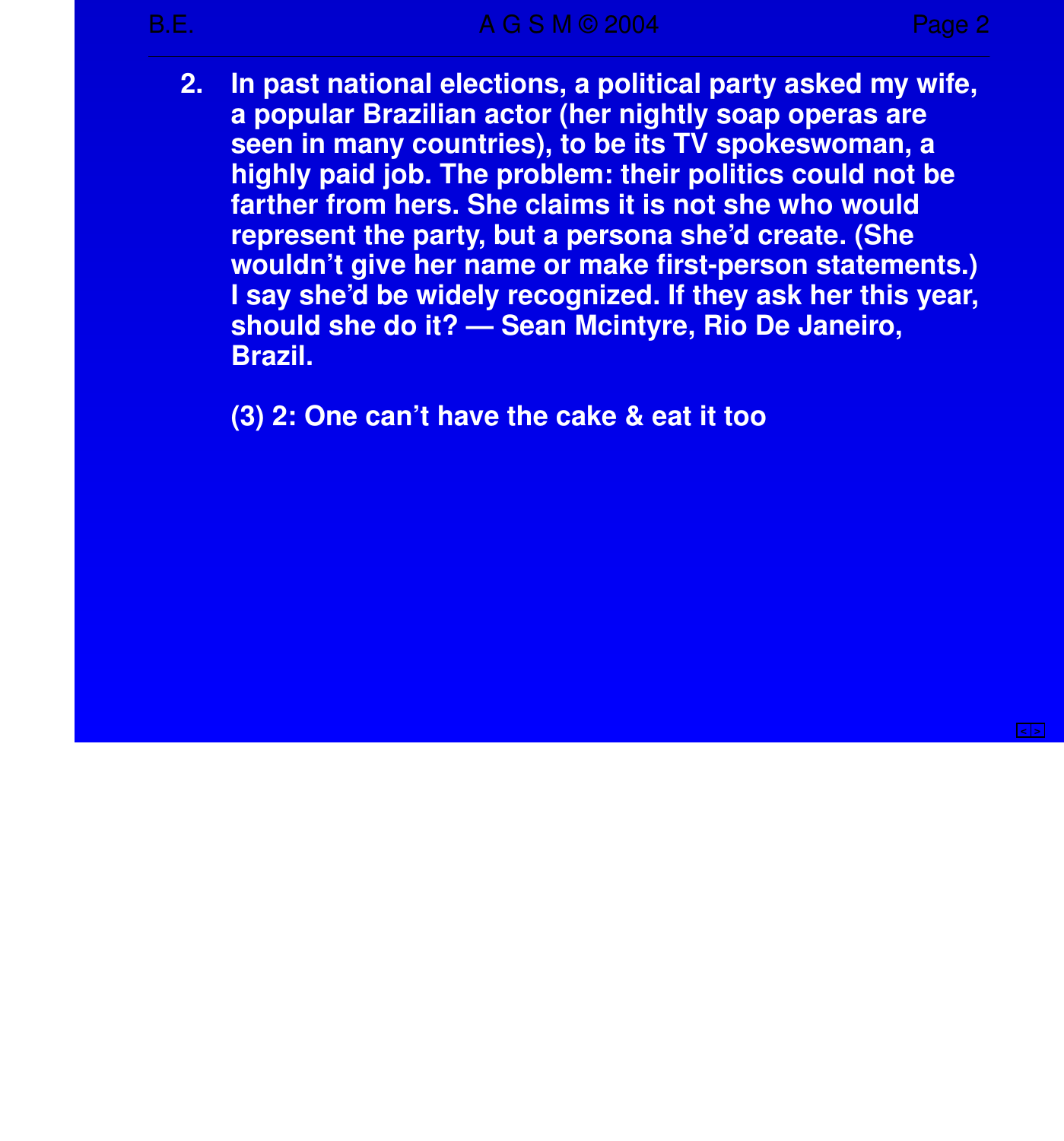**< >**

**3. I attend an Ivy League university where students are graded on a curve. During a midterm, the student next to me was copying answers from my paper. Because a higher score for her would mean a lower grade for me, I intentionally wrote some incorrect answers, waited until she handed in her test booklet and then changed my answers to the correct ones. Was this wrong? — Brenna Tinkel, Philadelphia.**

**(25) 3 : stand by what you believe in 3: Cheating is wrong , but two wrongs don't make a right 3: Do unto Others 3: Get to the root of the problem 3: Caveat Emptor vs. Two wrongs don't make a right! 3: Honesty is the Best Policy and what goes around come around ... 3: Justice 3: My own sense of fairness 3: Two wrongs don't make a right 3: Two wrongs make a right 3: Winning through sabotage is wrong 3: the courage to tell others**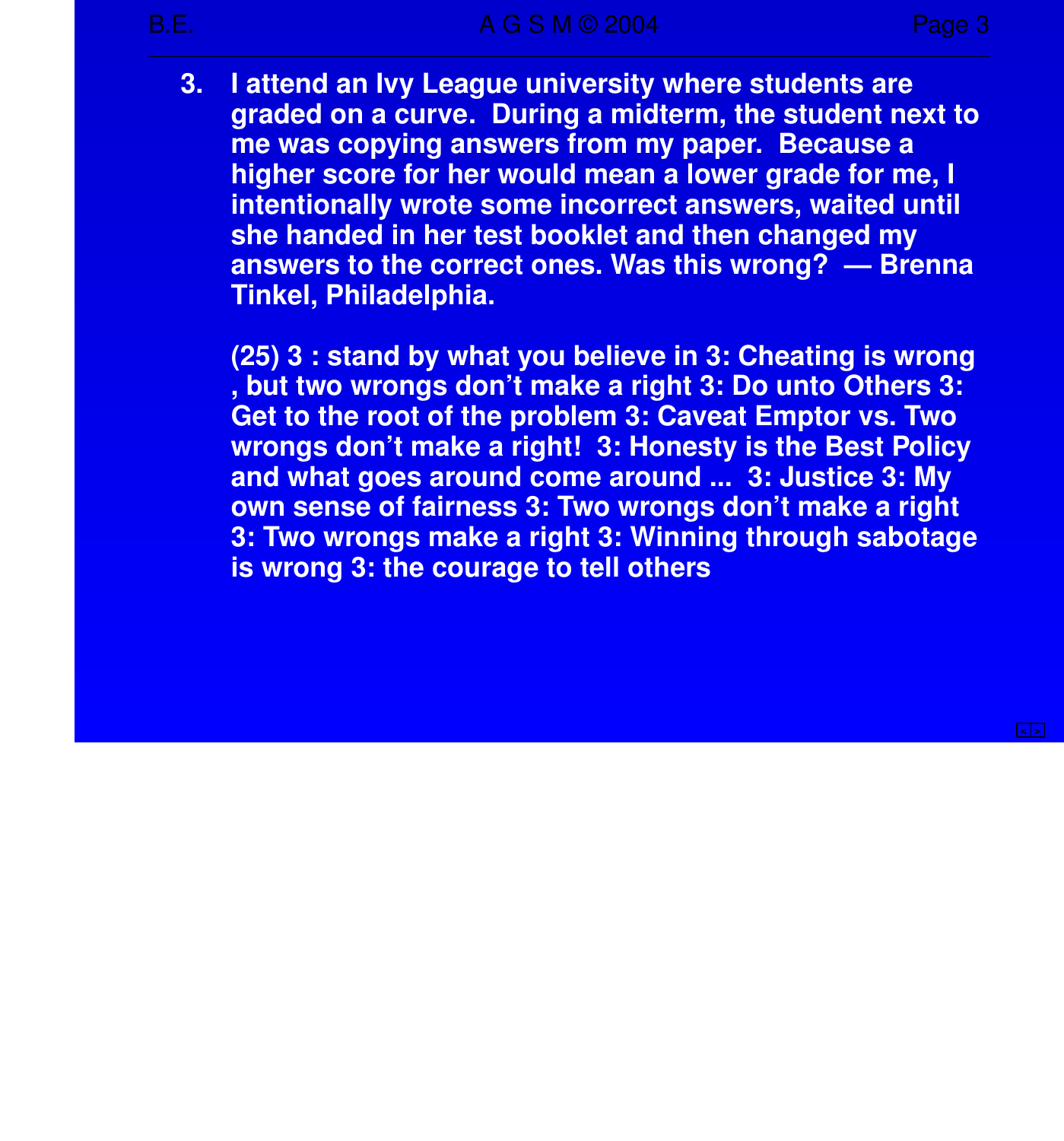**4. Is it ethical to call your competitors posing as a potential customer in order to get information? Most of the information is available to anyone who calls; we're simply not identifying ourselves as the competition. — Joel O'Neill, San Francisco.**

**(21) 4: Competitive rules 4: Do unto others as you would have them do unto you 4: Freedom of information 4: Everybody is a potential customer 4: If the information is** freely available, it can be used. 4: My own sense of fair **play 4: Obtaining public information is not a crime 4: Survival of the Fittest 4: The onus is on your competitor to tightly secure its own sensitive information 4: an attempt to uncover information which is publicly available 4: available to anyone who calls 4: whether or not it is acceptable to knowingly mislead people ?**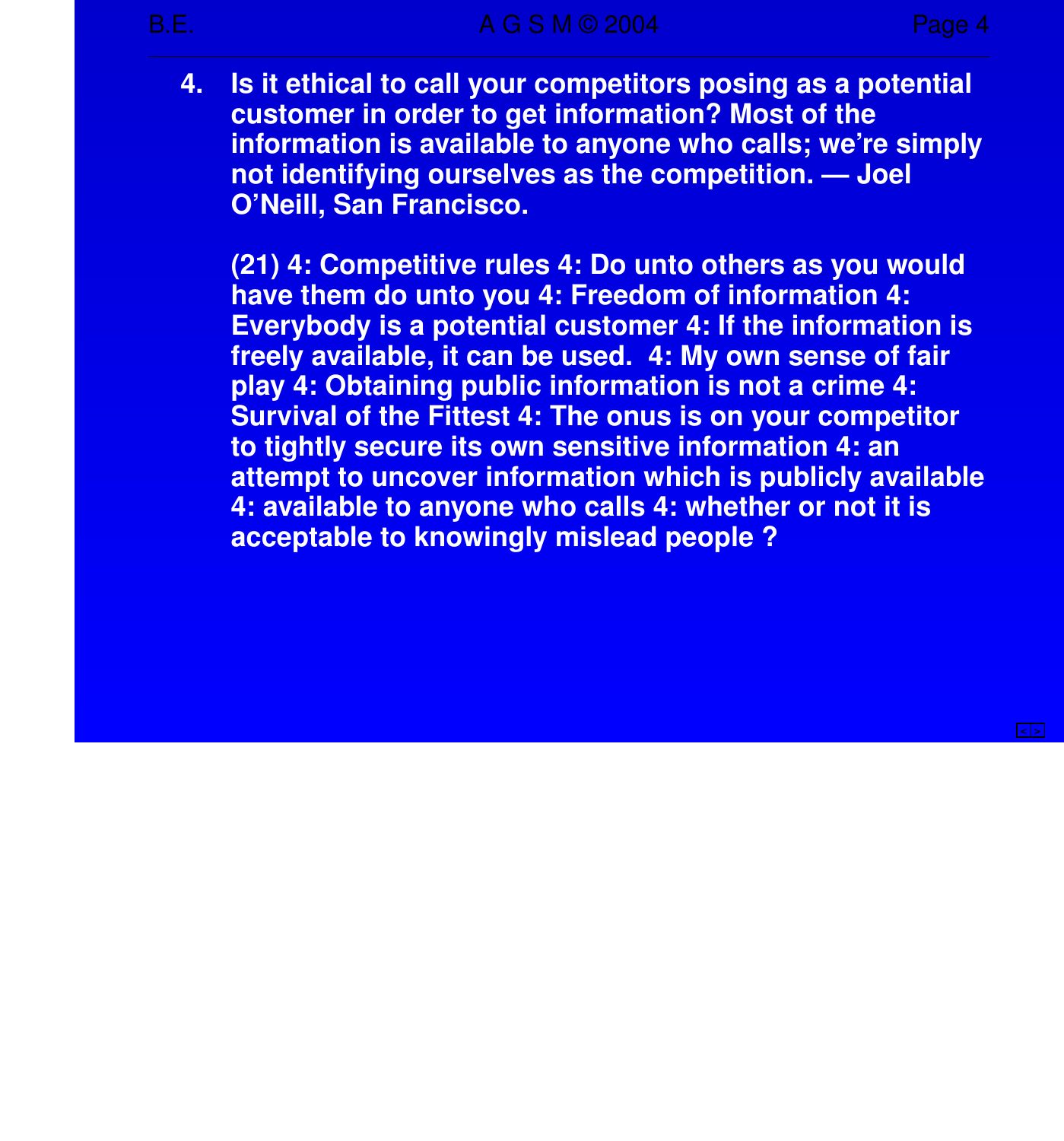**5. I discovered that my super visor routinely reads employee e-mail. Legal issues aside, is this ethical? I can understand doing so if a crime is suspected, but not as a matter of routine. It feels like a violation of my privacy. What do you think? — Anonymous, New York.**

**(21) 5: One can't have the cake & eat it too! 5: Individual's right to Privacy 5: Principle of confidentiality 5: Privacy is a human right 5: Privacy violation 5: Property rights and risk management 5: Respect privacy. 5: The workplace is a place of business 5: There is more stupidity than** hydrogen in the universe, and it has a longer shelf life.  $-$ **Frank Zappa 5: a breach of privacy. 5: illegitimate means to access information 5: respect the privacy of others 5: the extent to which your employer controls your privacy in the workplace**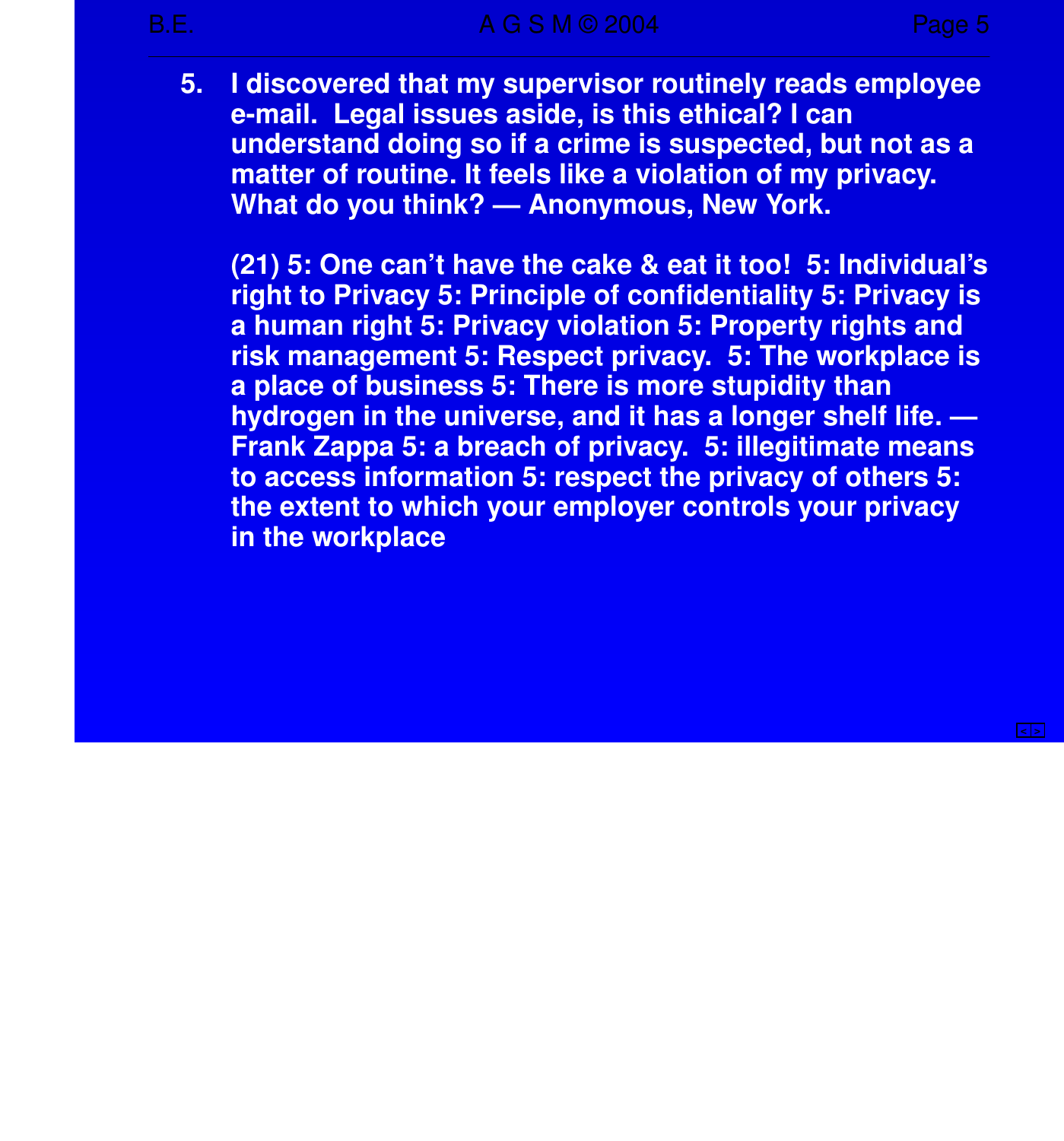**6. A senior manager with a consulting firm, I often interview job candidates. My role is both to evaluate them and to "sell" them on our firm, a place I've grown less enamored of. In fact, I'm seeking other employment. What do I tell candidates who ask my opinion of the firm? If I tell the truth, I harm my firm's chance to land them; but a lie is unfair to the candidate. And I can't avoid doing the inter view. — Anonymous, Mass.**

**(12) 6: Deceived jobseekers will not deliver the best possible performance for the company 6: Agent-Principle relationship; one man's meat is another man's poison 6: Honesty is the best policy 6: Omission of information is not a lie 6: One must place one's duty before all other considerations**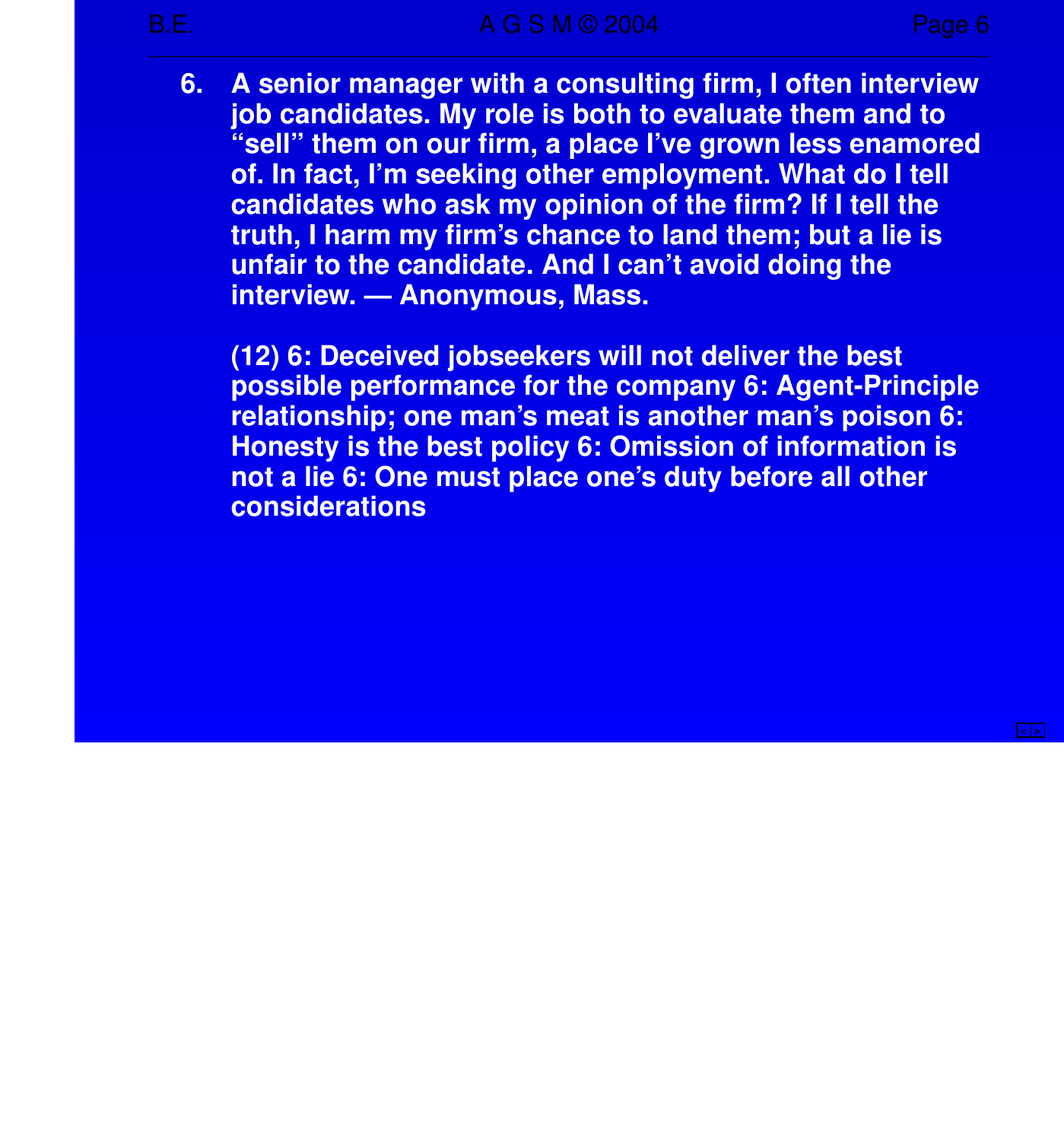B.E. B. A G S M © 2004 Page 7

**7. I work for a small company that provides editing services. Recently I was told to hire freelancers in India for less than half what we pay domestic freelancers. I have been forbidden to tell my freelancers about the plan. My associates have discussed quitting en masse. What is the morally correct thing to do? — K.H.**

**(7) 7: Don't mess with the invisible hand 7: Economic reality and the nature of employment contracts 7: Silence is Golden 7: Respect local norms**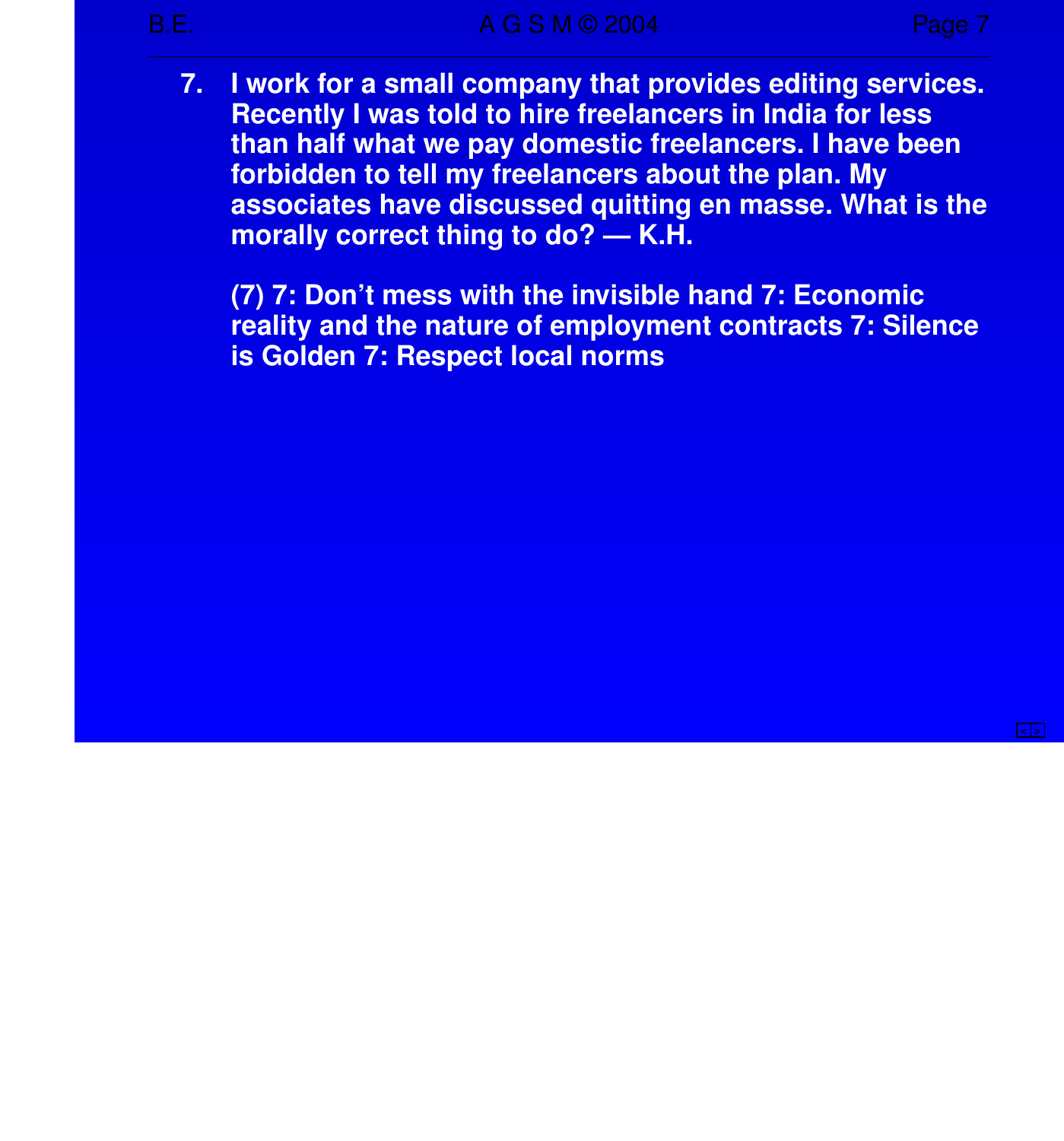**8. My 11-year-old son confessed to selling his completed homework to classmates. He earned approximately \$10 a week doing so. I have discouraged this business, referring to his behavior as a form of cheating, but my husband finds it entrepreneurial. How should I handle this family conflict? — R.E., New York.**

**(16) 8: Compromise can produce situations that benefit all par ticipants 8: Purpose of Homework; Willing buyer willing seller 8: Is it okay for an older person to do the same 8: Learn to walk before you run 8: Promoting cheating is not ethical. 8: School must be a learning environment for everyone 8: Teach a man to fish ... 8: The act reduces overall benefit and value 8: There is good in every action 8: no ethical problem here.**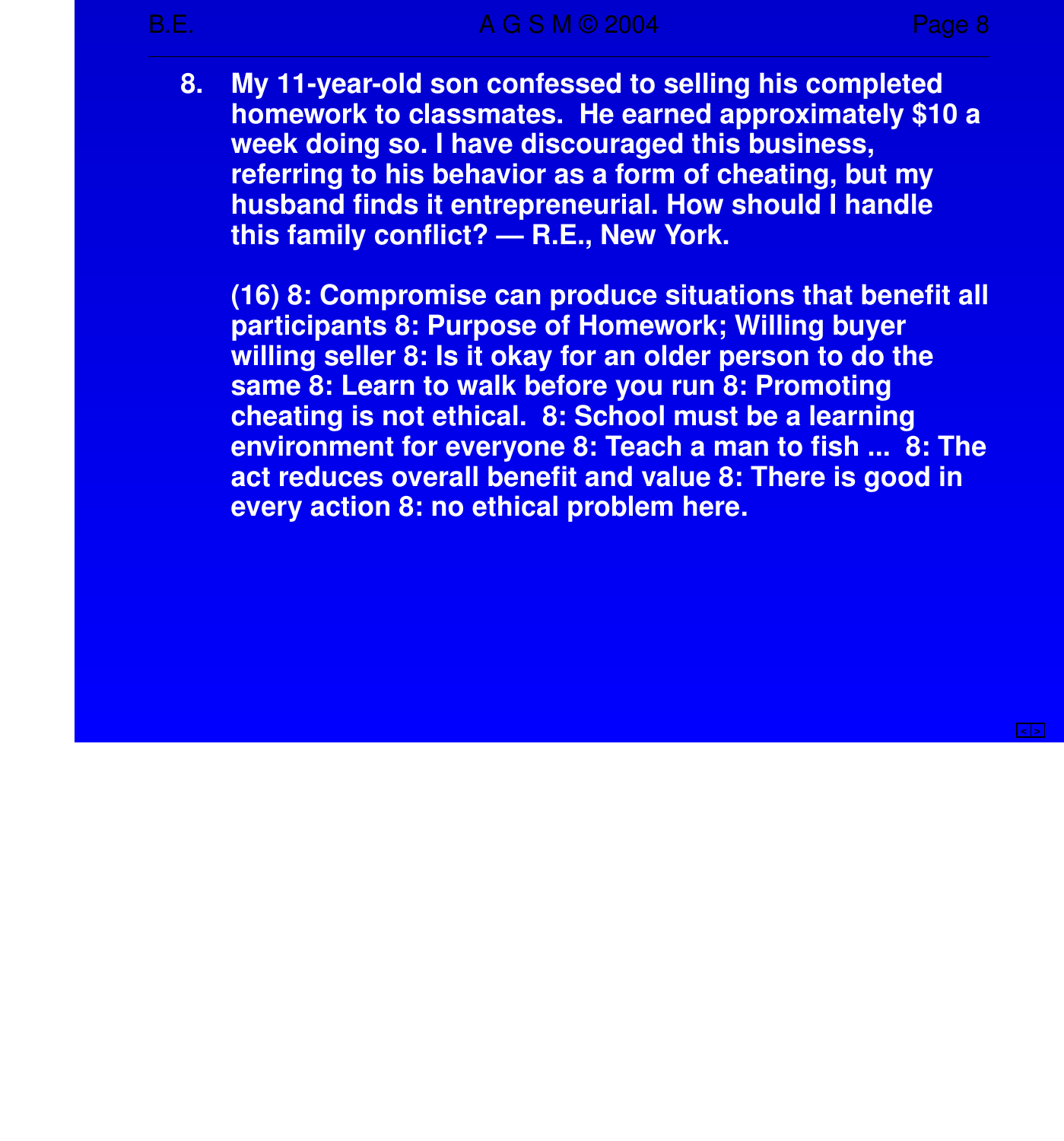**9. My job interview at a magazine was going great until the inter viewer, who is Asian, said that she could not hire me because then three of the four people on her staff would be Asian. She added that her editorial department tests beauty products for all types of people, so she wanted someone of another race to try these products. She then told me not to tell anyone what she had said. Some** lawyers I have spoken to feel I would not benefit by going **to court. And fighting back in other ways might thwart my future in this field. What should I do? — Anonymous, New York.**

**(2) 9: pragmatism, and charges of racial discrimination are often distorted**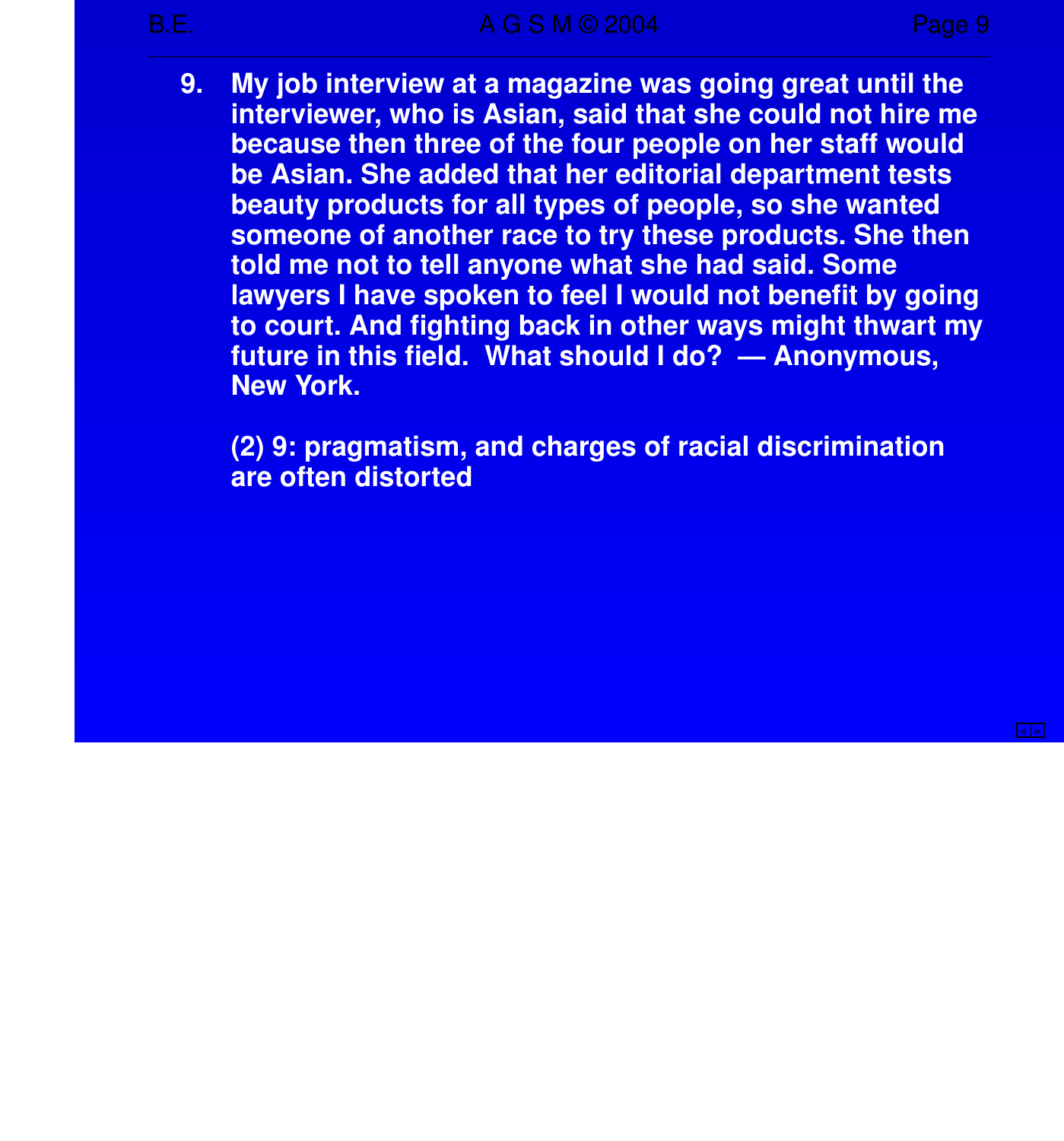**10. My stockbroker executes trades for the private client accounts of a nationally known and highly successful mutual-fund manager. My broker will often tell me what stocks the fund manager is buying for those private accounts. Should he be offering me this advice? Is it O.K. for me to listen? — Anonymous.**

**(11) 10: Insider trading is illegal. 10: No one can earn a million dollars honestly. — William Jennings Bryan 10: Private information obtained through trust should be kept private unless potential harm exists through the withholding of such information 10: The broker should not betray the trust of his clients,**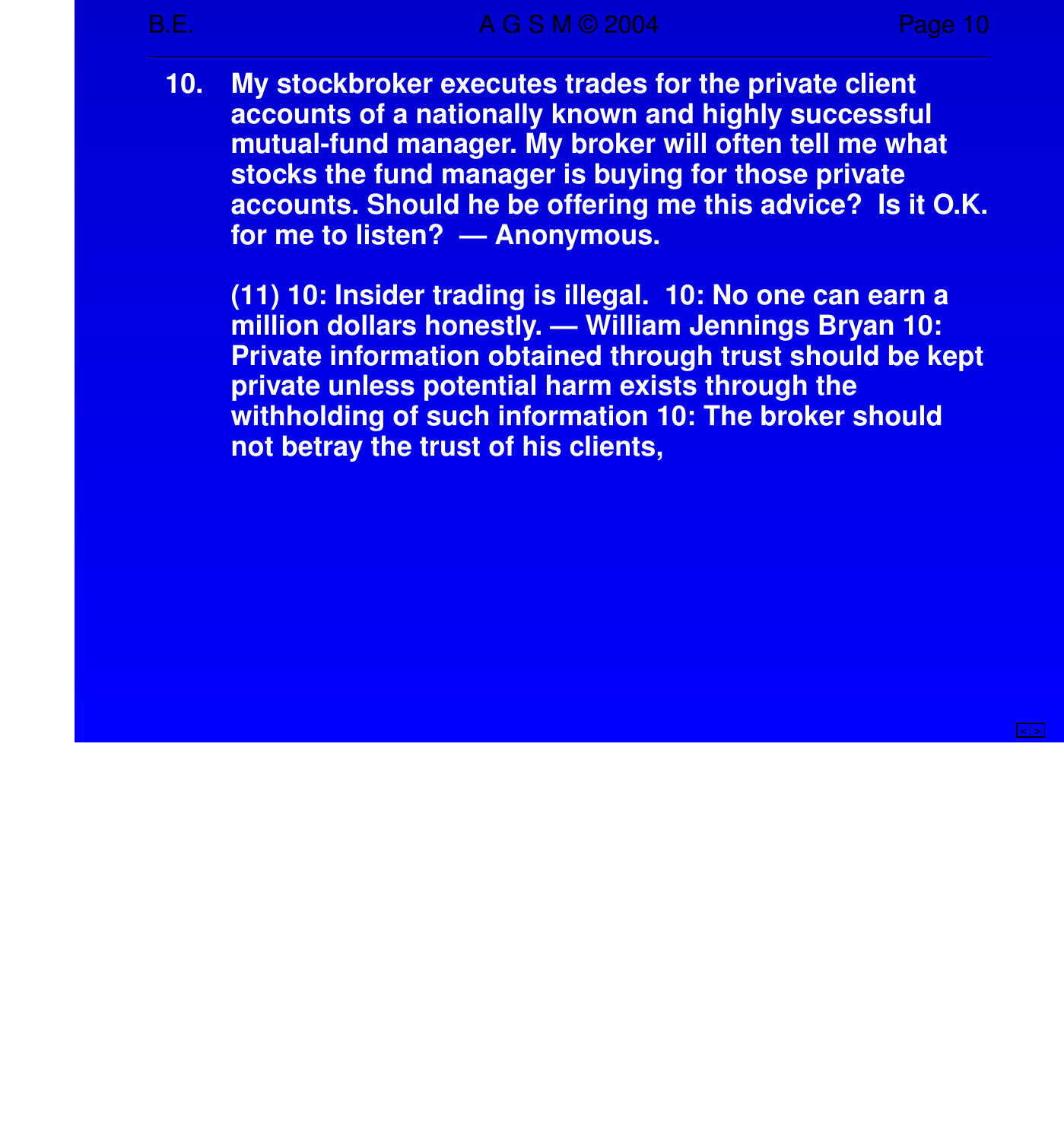**11. My firm received an appealing resume, so we scheduled an interview. Then we learned that the job seeker was working for Company X, a fact omitted from his resume. My boss is a board member of Company X and a close friend of the founder. We immediately canceled the inter view, explaining that we would not want to poach a Company X employee. Should my boss tell his friend that one of his employees is doing a job search?—L.G., New York.**

**(14) 11: Business in Confidence — Insider Trading 11: Hear it straight from the horse's mouth 11: Honesty is the Best Policy 11: Ignorance is not an excuse 11: Job seekers are best placed to determine who the best employer is for them 11: Pre-emptive decisions and confidential information 11: Privacy has to be respected. 11: whether personal or business life has the priority**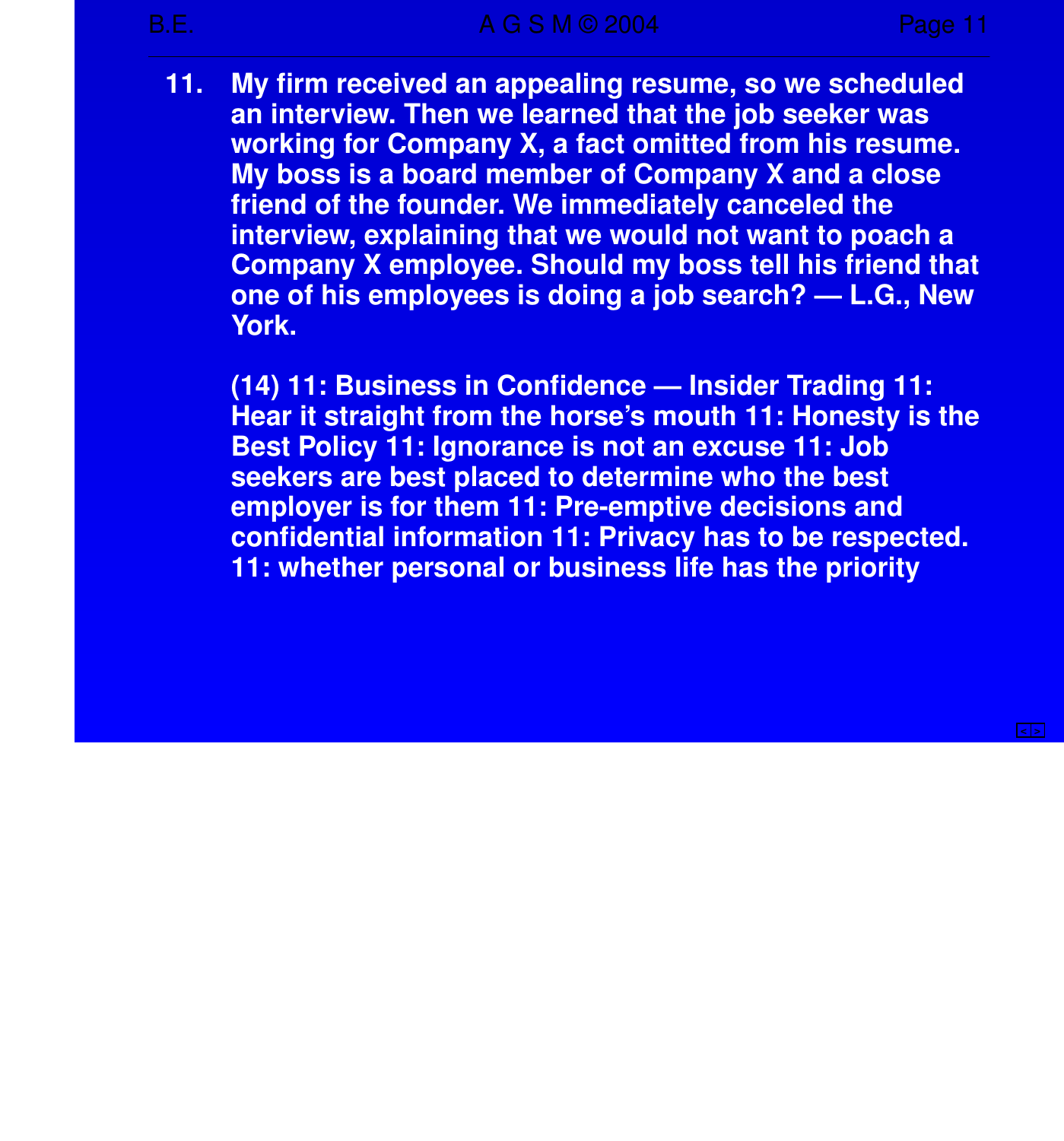**12. I've been offered a job at a questionable law firm. I'd only be working on civic-minded pro bono cases, not the dicier corporate accounts that pay the firm's bills. Should I take the job? — L.A., New York.**

**(7) 12: Be true to your beliefs. 12: One's principles should not be compromised at any cost. Associating oneself with a disreputable firm will result in one's own bad reputation 12: Work for companies whom you truly believe in 12: choice , and lack of integrity within the corporate decision makers**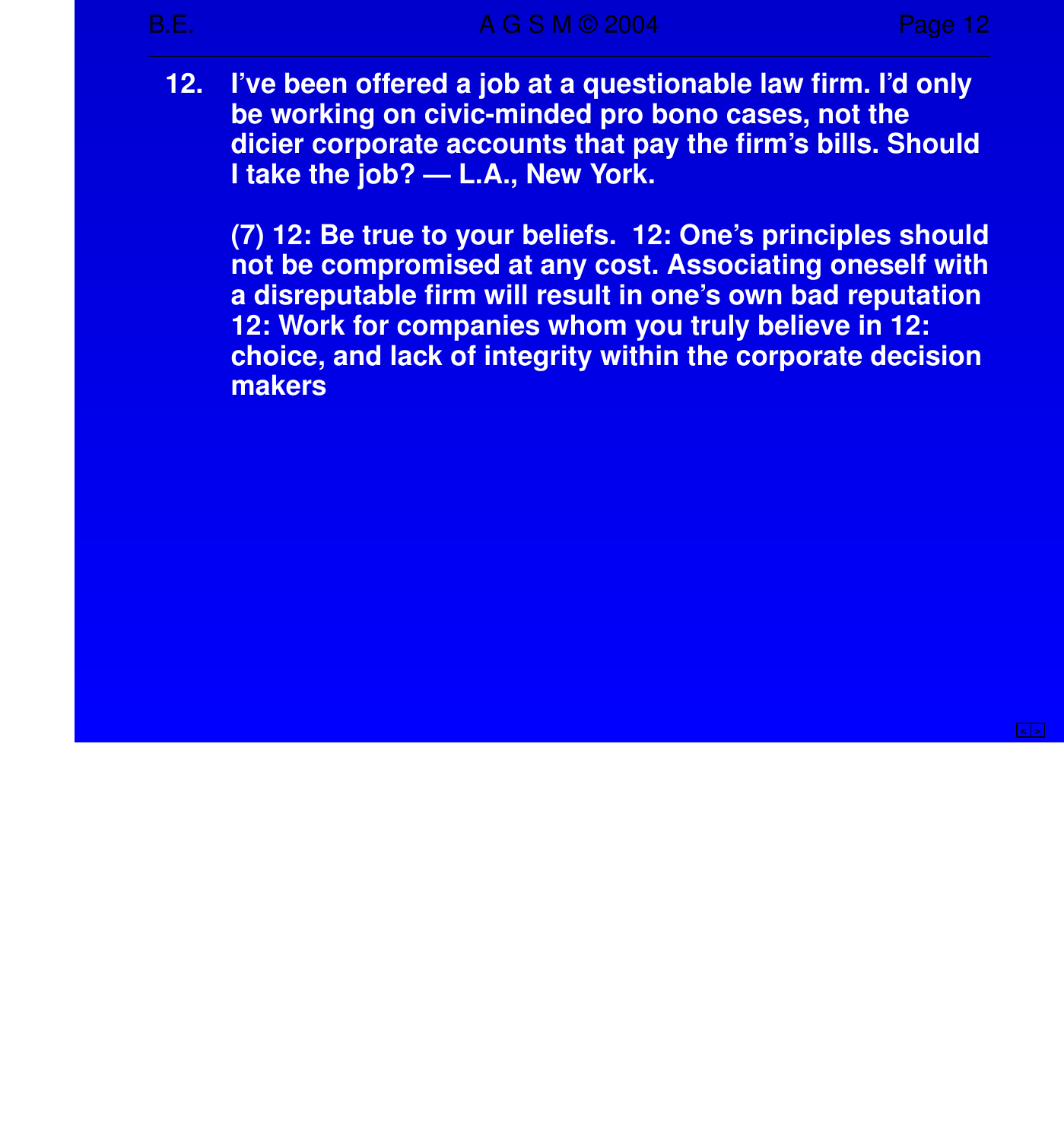**13. My husband, a systems engineer, was trying out software that monitors employee Internet use where he works. In one mode, this software reports only the types of sites visited by members of a department — shopping, news, research, etc. In another, it lists sites visited by specific employees. While testing the software, my husband discovered that a key member of the firm visits a lot of sex sites. What should he do with this information? — J. Johnson, Georgia.**

**(8) 13: Be equally just to all 13: Practicality and risk management 13: Unless the activity is actually illegal, then segregation of ethical and technology responsibilities is necessary. 13: Zero tolerance of inappropriate behavior**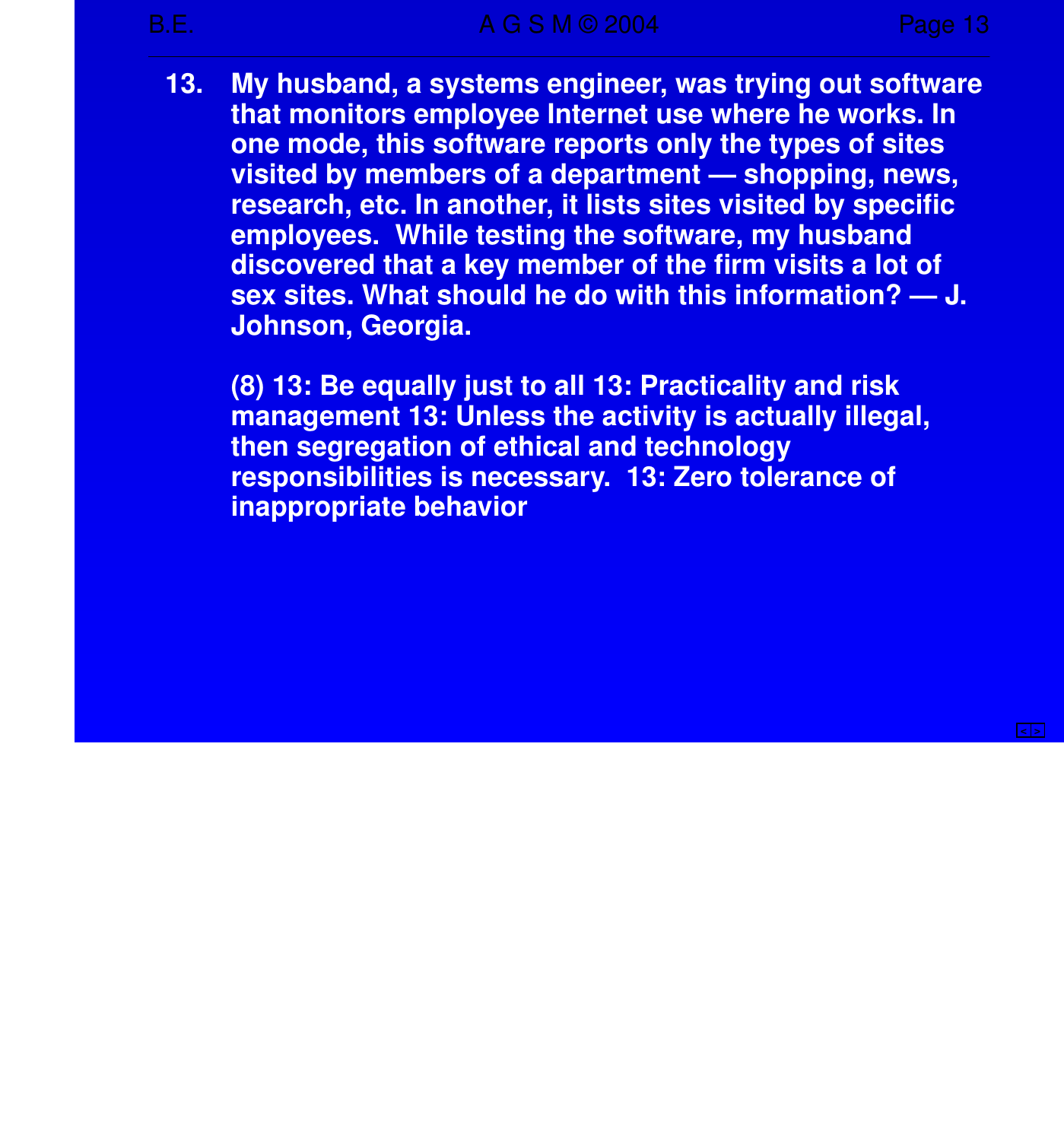**14. I** recently received a job offer, which I orally accepted. **When I approached my current employer with my resignation, he made a counteroffer.Inow wish to remain with my current employer. Is it correct to revoke my acceptance of the original offer? — Anonymous**

**(15) 14: All is fair in love , war and business 14: Competitive reality 14: Honesty is the best policy 14: If you make a promise you ought to keep it 14: Stick to your word and keep your promises**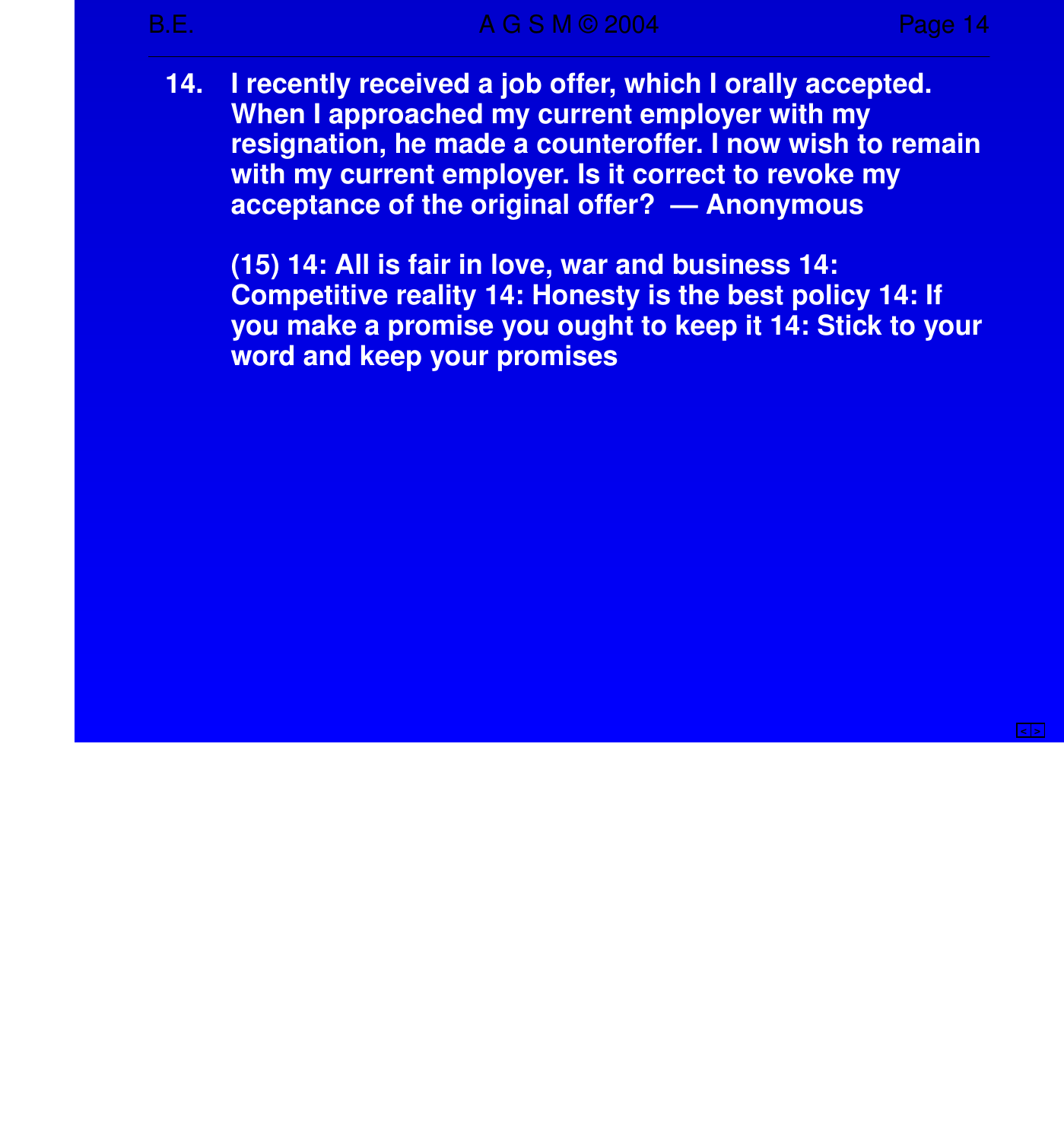**15. My friends and I ardently oppose the war in Iraq on both moral and political grounds. Would it be ethical to invest in oil futures, believing the war I oppose might increase their value? I say yes: my money would not finance anything directly war-related (as an investment in Northrop Grumman might), and these futures represent oil from places like Nigeria and the North Sea, not Iraq. My friends say such an investment would be war profiteering. I don't have money to invest; but if I did, would it be right? — Andrew Miller, New York.**

**(8) 15: Avoid hypocrisy 15: Do not be too moral, you may cheat yourself of life. (H. D. Thoreau) 15: Oil is a source of moral and political abuse 15: Preventing War 15: idiocy and a reminder of reality both political and economic 15: the correctness of using personal philosophy to guide business decisions?**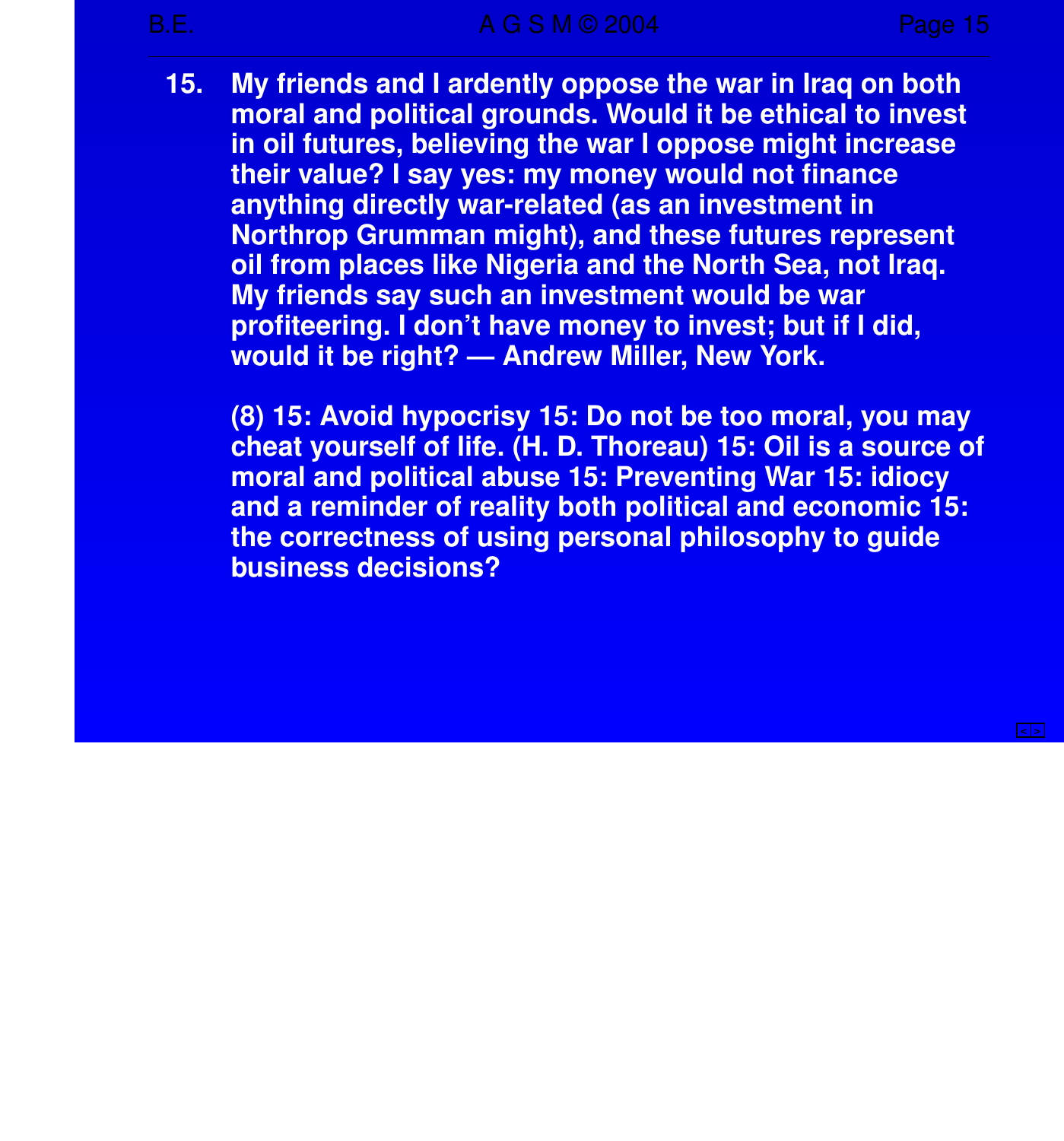**16. As I was dropping a memo on a colleague's desk, I glanced — inadver tently, I promise — at her computer** and saw my name. It was an e-mail to our boss attributing **the failure of a recent project to me. That was a rash overstatement, but how can I defend myself without acknowledging my inadvertent e-mail read?** 

**(7) 16: Approach the problem in a creative way 16: Don't repeat the same mistake twice 16: Honesty is the best policy**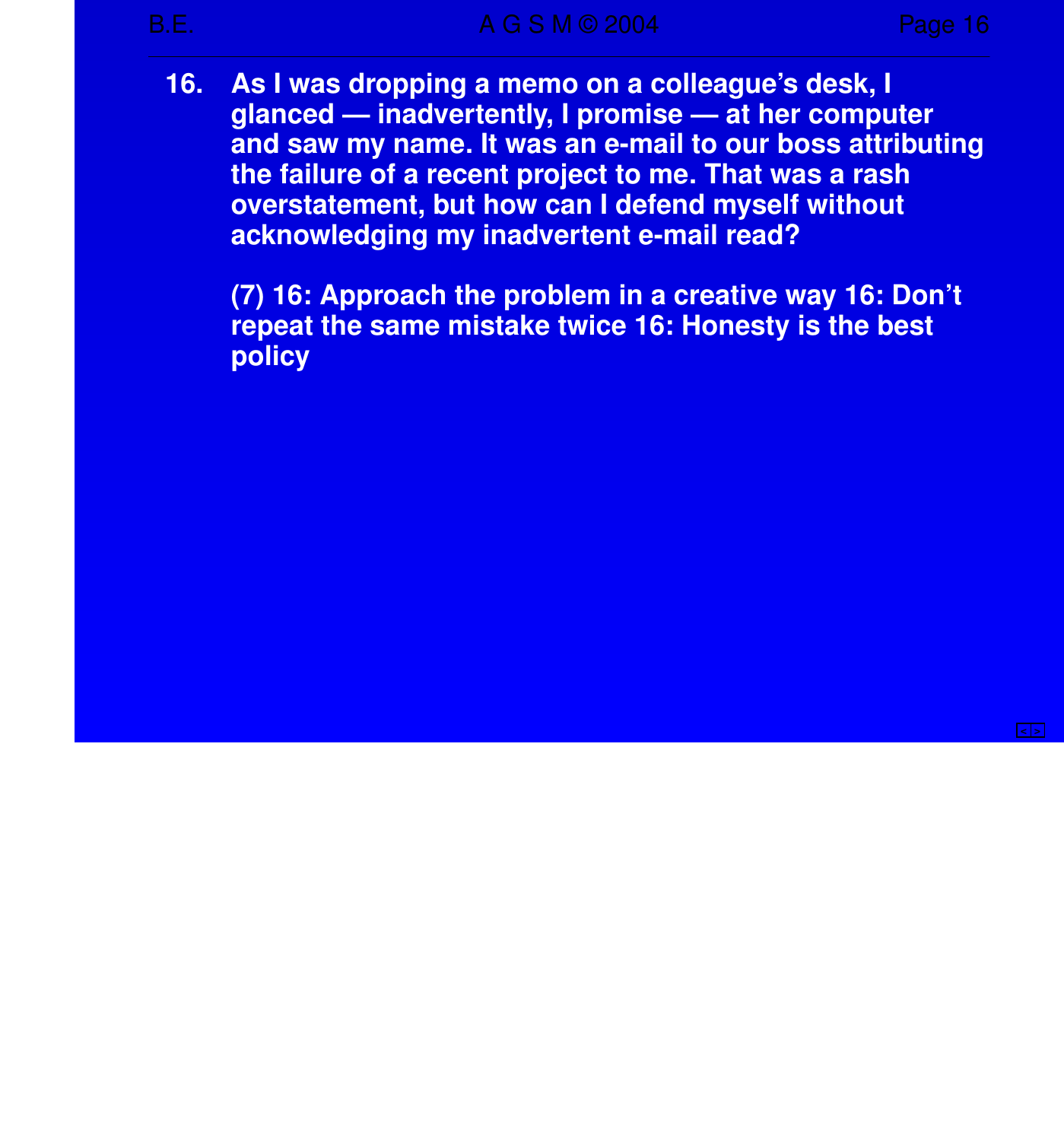**17. I am on the board of a hospital raising funds for a necessary extension. A local businessman with known ties to organized crime has offered a substantial donation. Should we take the money? — S. Wagner, Stamford, Conn.**

**(20) 17: Bad reputation follows those that keep bad company 17: Business should not be conducted with known criminals 17: Dirty money 17: Do not accept dirty money 17: Don't get involved with crime. 17: Ends do not justify the means and a hospital is a symbol of society. 17: Power has only one duty - to secure the social welfare of the People 17: a simple cost benefit analysis 17: ends do not justify the means, and steward of a good cause 17: the ends justify the means**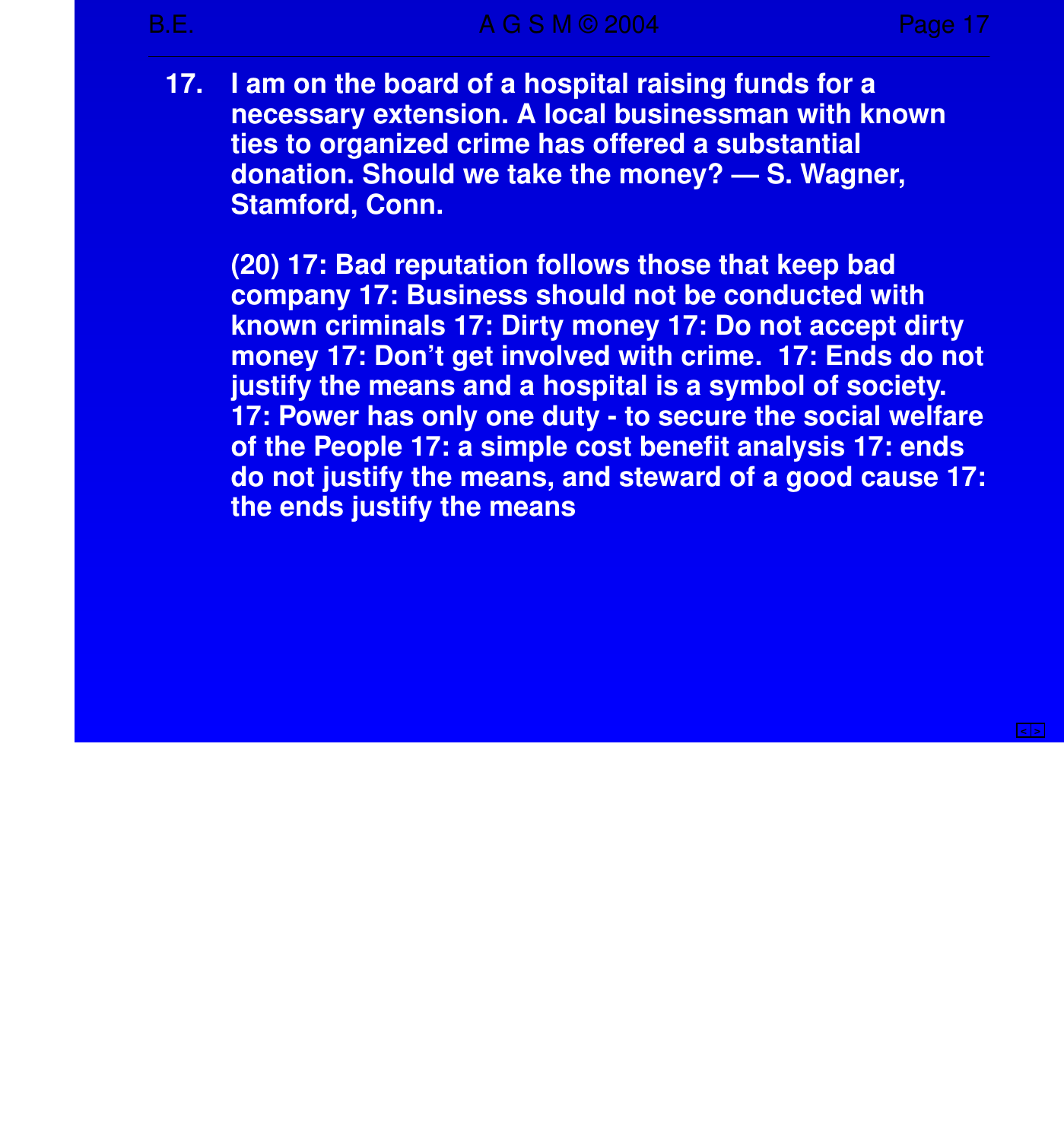**18. A friend of mine was turned down for a job at my company because , according to the grapevine , his references did not speak highly of him. Now I'm in a quandary. I want to tell my friend to rethink his referees, but they most likely believed their comments were confidential. Also, I worry about my obligation to my company and to the law. Should I talk to my friend? — Anonymous, New York**

**(7) 18: Do onto others, as you would have them do onto you 18: There's a spectrum here**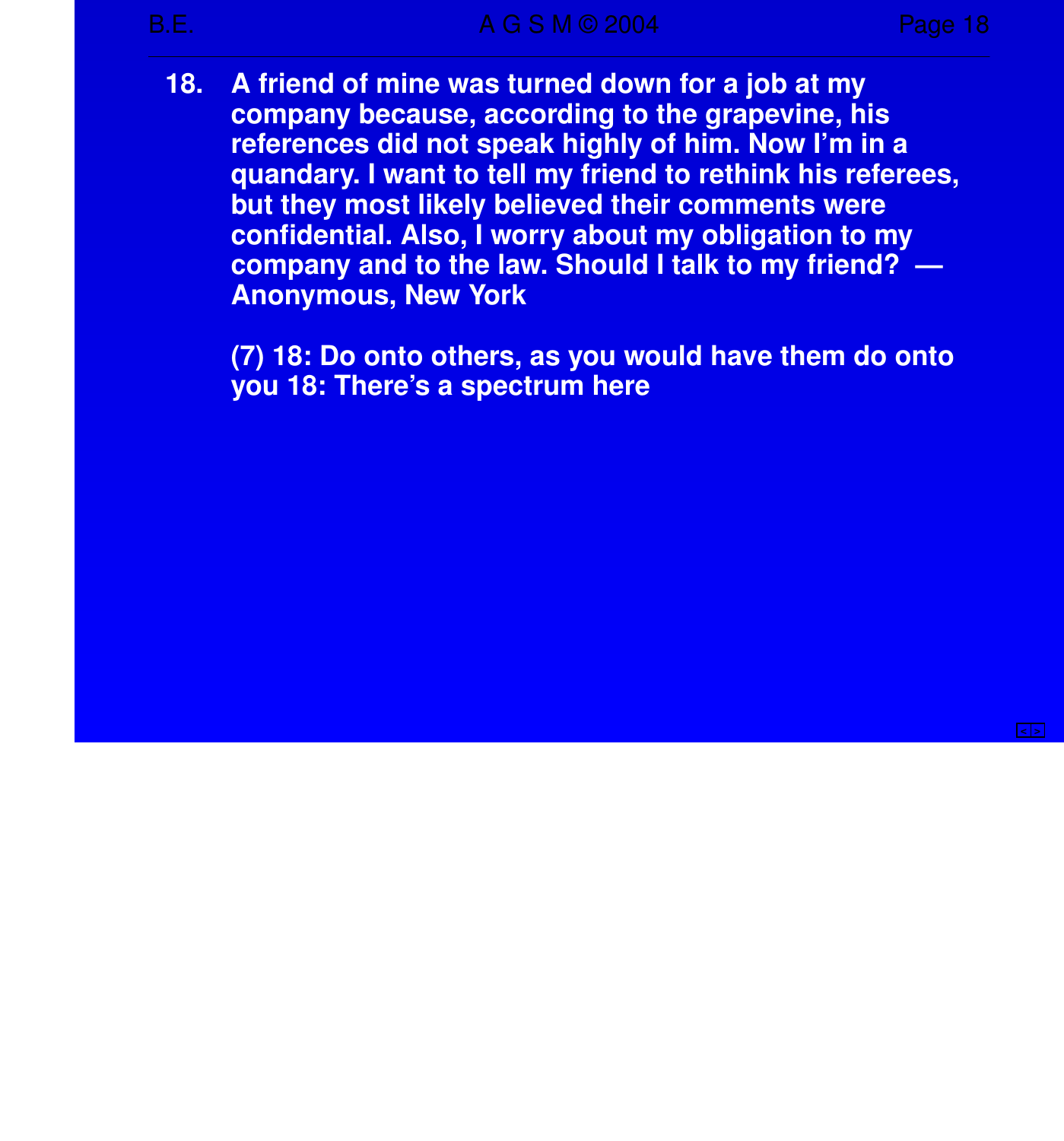**19. After eight weeks on strike, after most of my union colleagues returned to work under threat of being replaced, I, too, crossed my own union's picket line. I'm still struggling with my actions. I was required to join the union (it was a closed shop). I came to view the leadership as incompetent and just plain wrong. When I tried to dissent, I was hooted down. In the meantime, I was in real danger of losing a job I held dear. The "moral" position seemed to be to stick with the union; but is it not moral to decide for oneself when one disagrees with one's representatives? — R.H. Detroit**

**(3) 19: is up to the individual to decide his own responsibilities**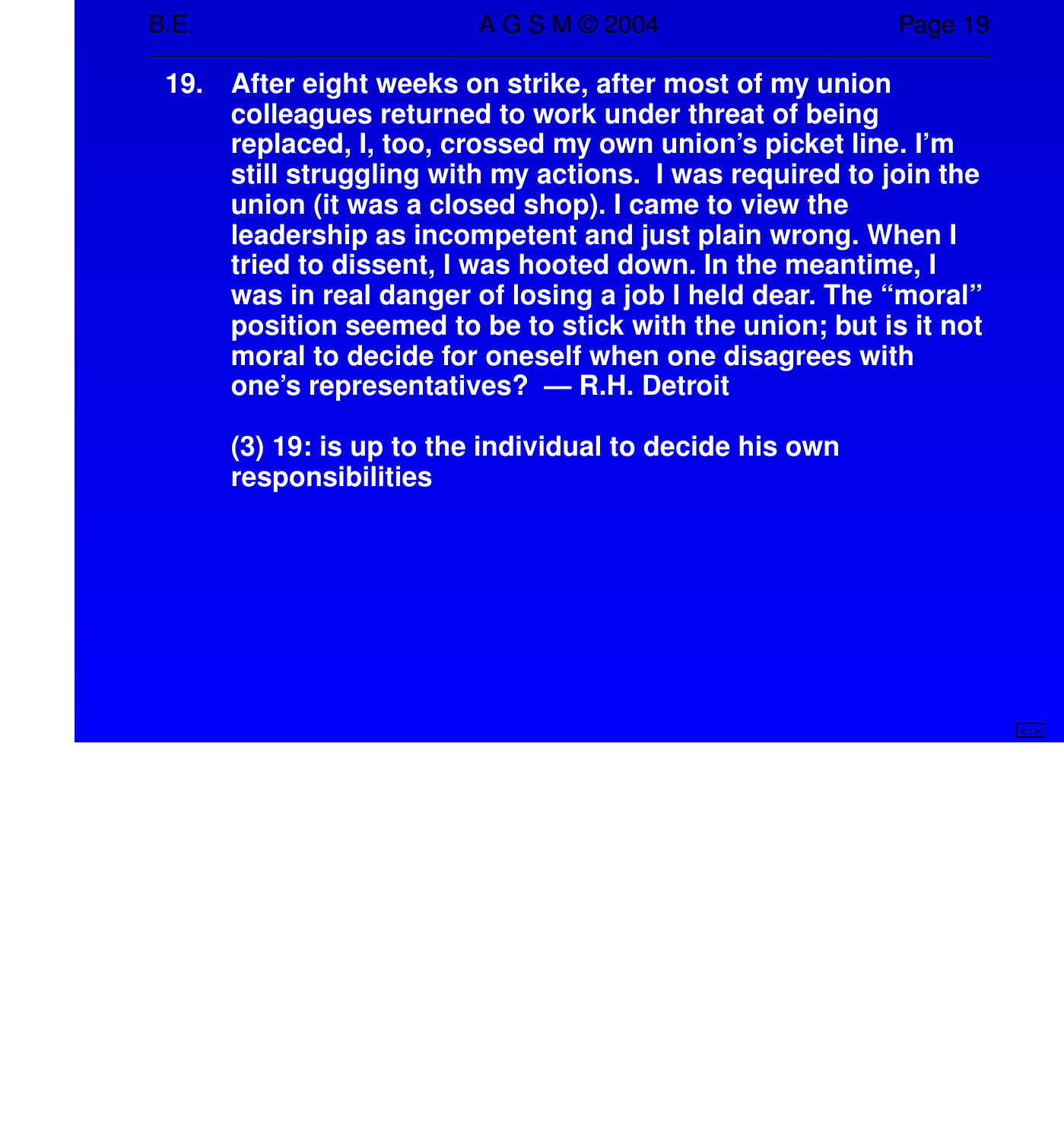**20. The unions that represent actors in television commercials are on strike.Iwork at a recording studio, not party to the strike, that has been hired for sessions using non-union actors. This makes me squeamish, to say the least. I have friends on both sides of the conflict, including many producers from small ad agencies. I could refuse to participate in non-union sessions, thus alienating my boss. I could call the union and it would picket my studio, but that could imperil the livelihood of my boss and my producer friends. Or I could do nothing. What do you suggest? — Brian Hallas, Brooklyn**

**(0)**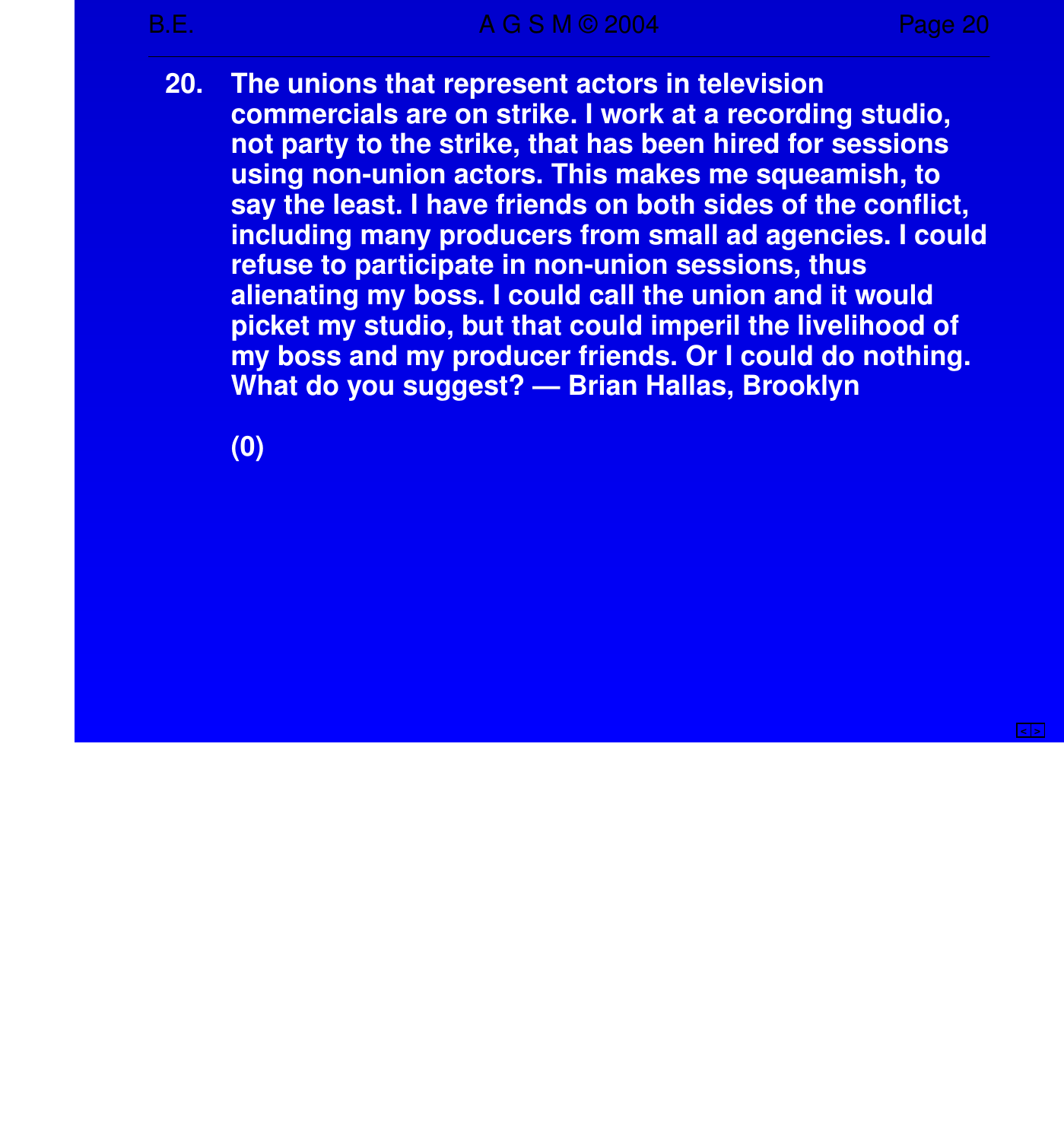**21. I am a recruiter for a temp agency. Many companies that use us practice nationality-, sex-, age- or race-based discrimination. I can cooperate, making me personally guilty and legally liable . I can dispatch applicants solely on ability, knowing they are not welcome. Or I can cease to deal with such clients, forfeiting revenue . Is there a positive alternative to simply leaving the industry? — Anonymous, N.C.**

**(2)**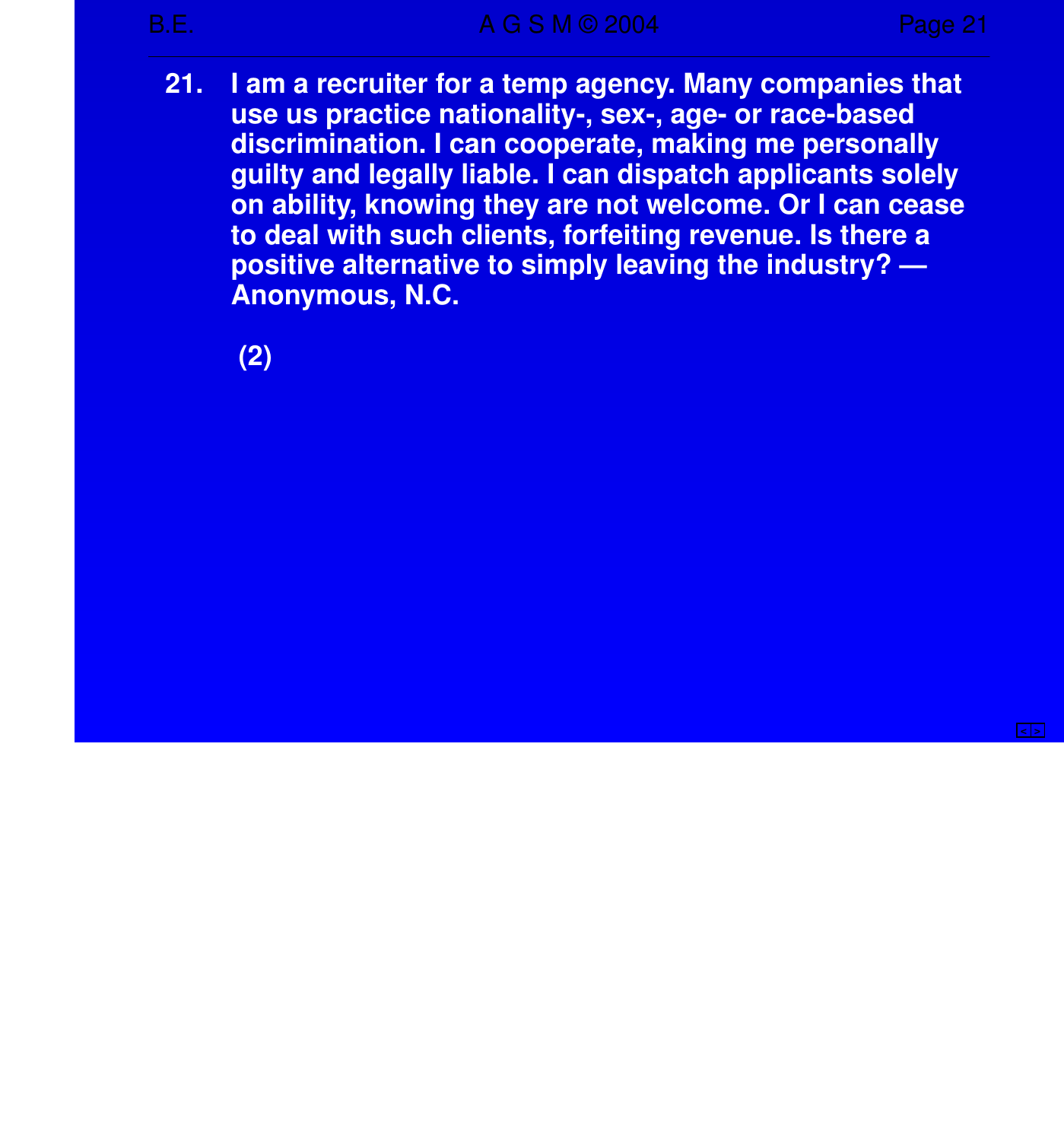**< >**

**22. Company policy allows me a certain number of vacation** weeks per year. My manager, in an effort to be generous **(or liked), offered me an extra week — but I am not to mark it on my time sheet. Do I take his offer, since he indulg es in an extra week himself, or follow company policy? — Anonymous.**

**(8) 22: live within the spirit of the rules of Company**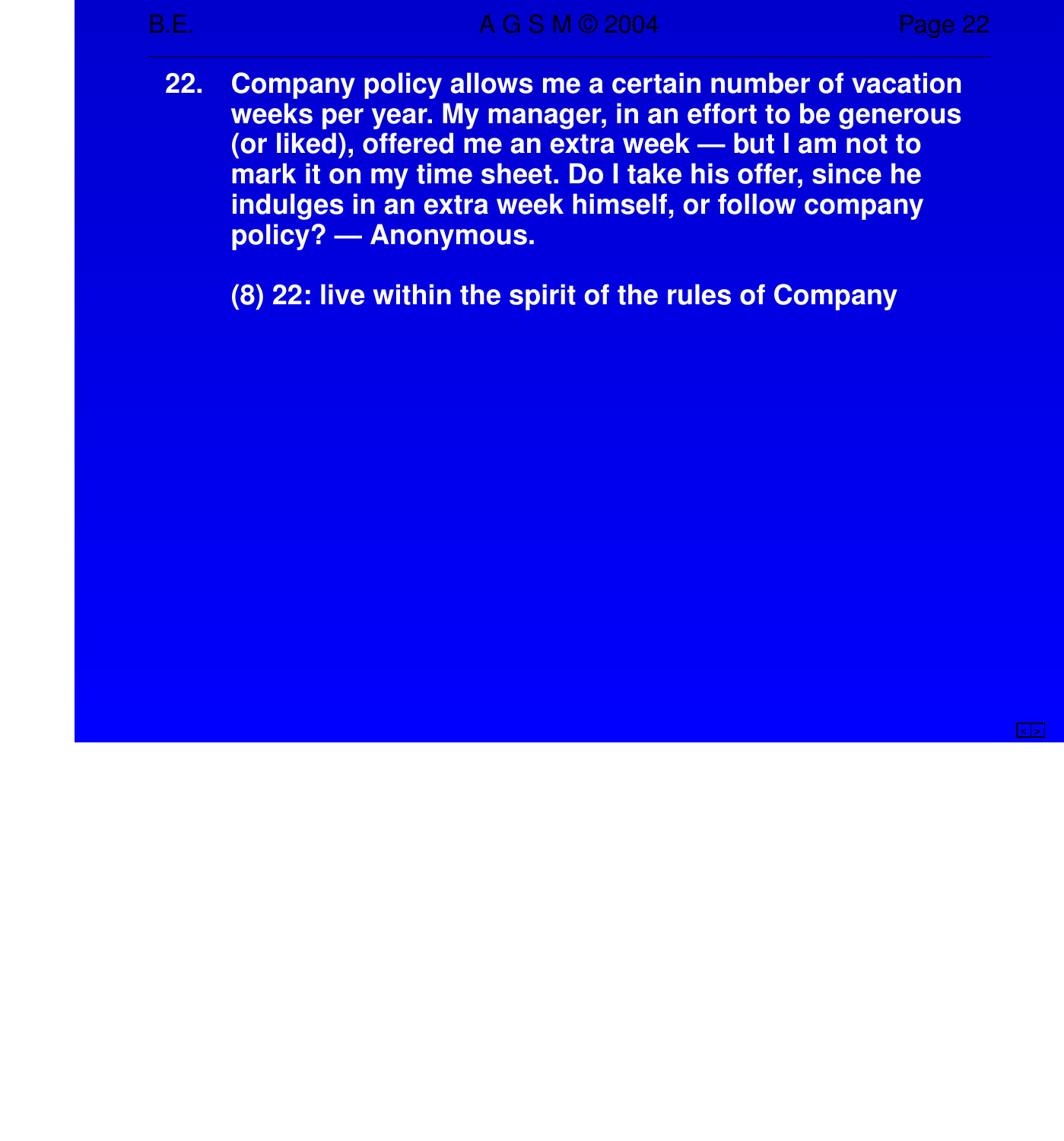**23. When I was an administrative assistant, my boss inter viewed a candidate for a job. The next day, while my boss was out of the office, the candidate called and told me that she had inadver tently sent my boss an e-mail that contained information not intended for my boss and that may have jeopardized her chance of getting an offer. She pleaded with me to delete this e-mail before my boss saw it. Should I have? — R.J., New York.**

**(9) 23: A question of loyalty 23: Consider the long term consequences of your actions 23: Golden rule and loyalty 23: Honesty is the best policy 23: no man can serve two masters 23: privacy and loyalty in the workplace 23: the right to control our communications and the messages we send**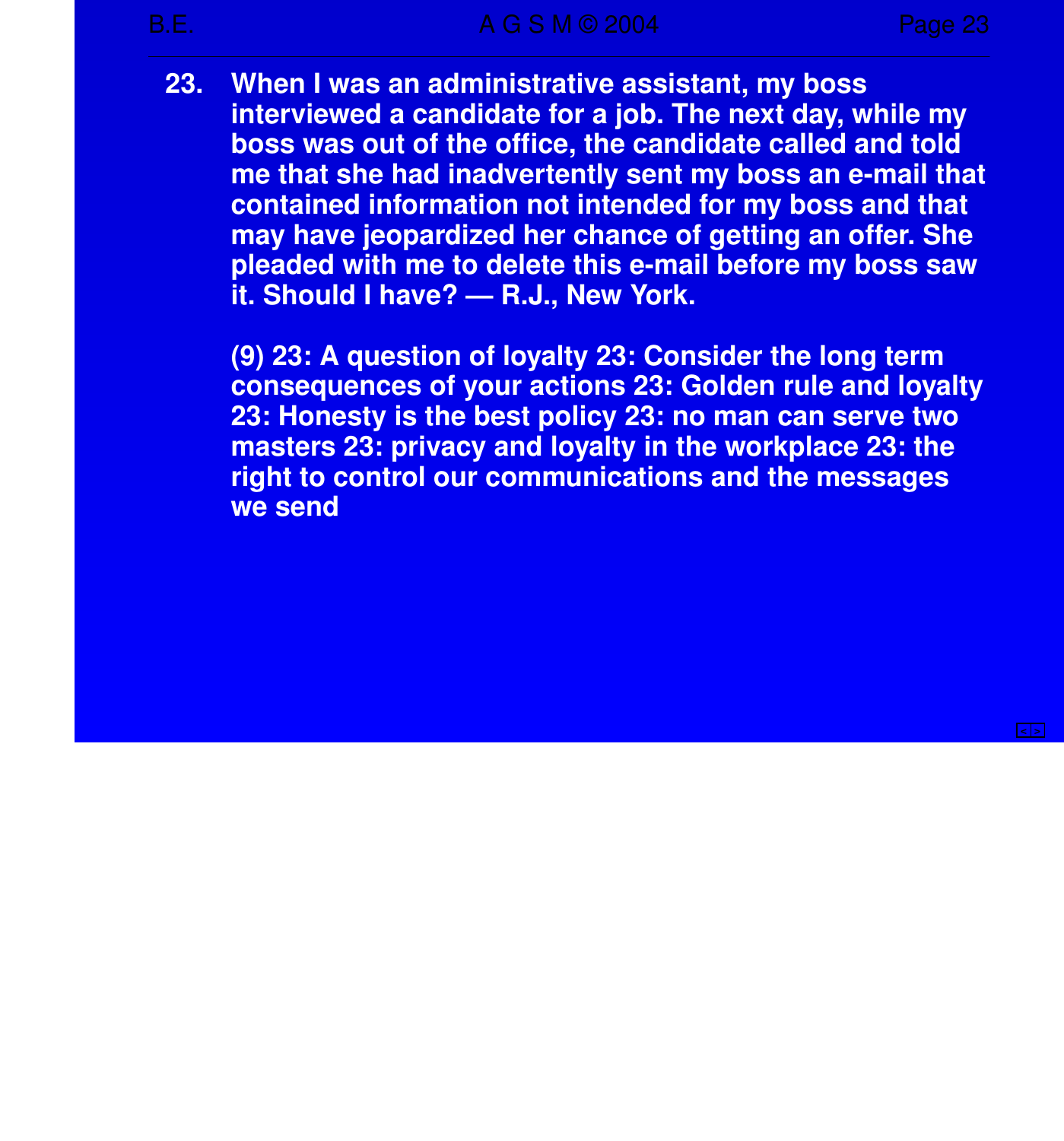**24. Over a recent dinner, two close friends, copywriters for an** ad agency, told my wife and me about their forthcoming **pitch to a major company. My wife, who also works in adver tising but for a different agency, kept quiet during this story and failed to tell our friends that her agency is pitching the same company. Should she have said something? May she withhold the conversation from the folks at work? — Anonymous, New York**

**(8) 24: Golden rule, disclosure of conflict of interest and prioritisation of responsibilities. 24: Loose lips sink ships 24: My own reason of legitimacy 24: Not quiet Chatham house rules 24: Stupid is as stupid does — Forest Gump**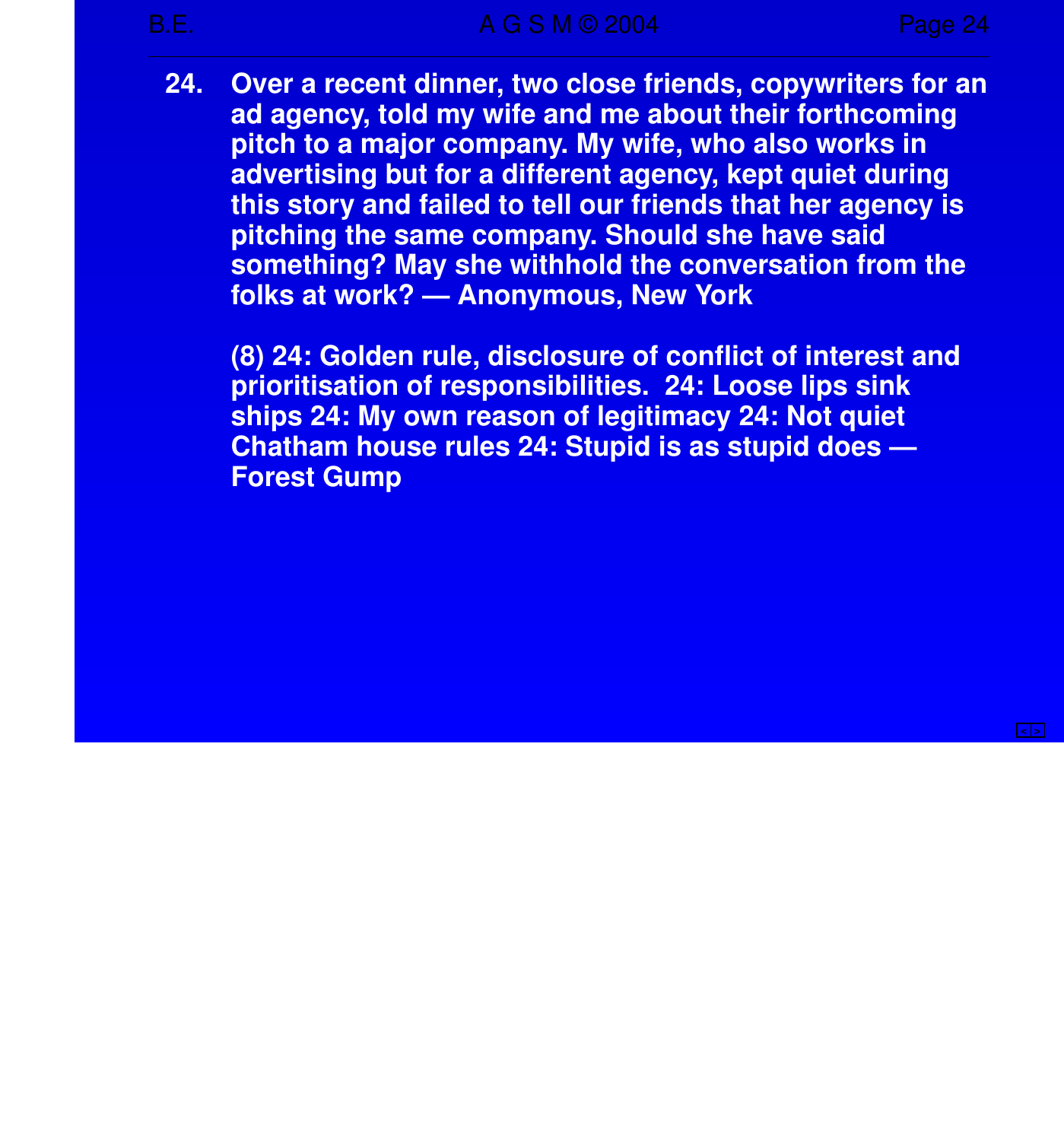**25. I manage a group of sales reps. While traveling from Baltimore to Manhattan, one of them was led to a line of** cabs by a person she thought worked as a greeter for **Penn Station. When she was about to get into a cab, she was robbed of \$80 by the "greeter." Is the company responsible for reimbursing her since she was robbed on company time? — Chuck Errig, Baltimore**

**(9) 25: Don't be ridiculous 25: Honour fiduciary duty towards your employees 25: Individuals have to take responsibility for their own actions 25: you are responsible for your own negligience**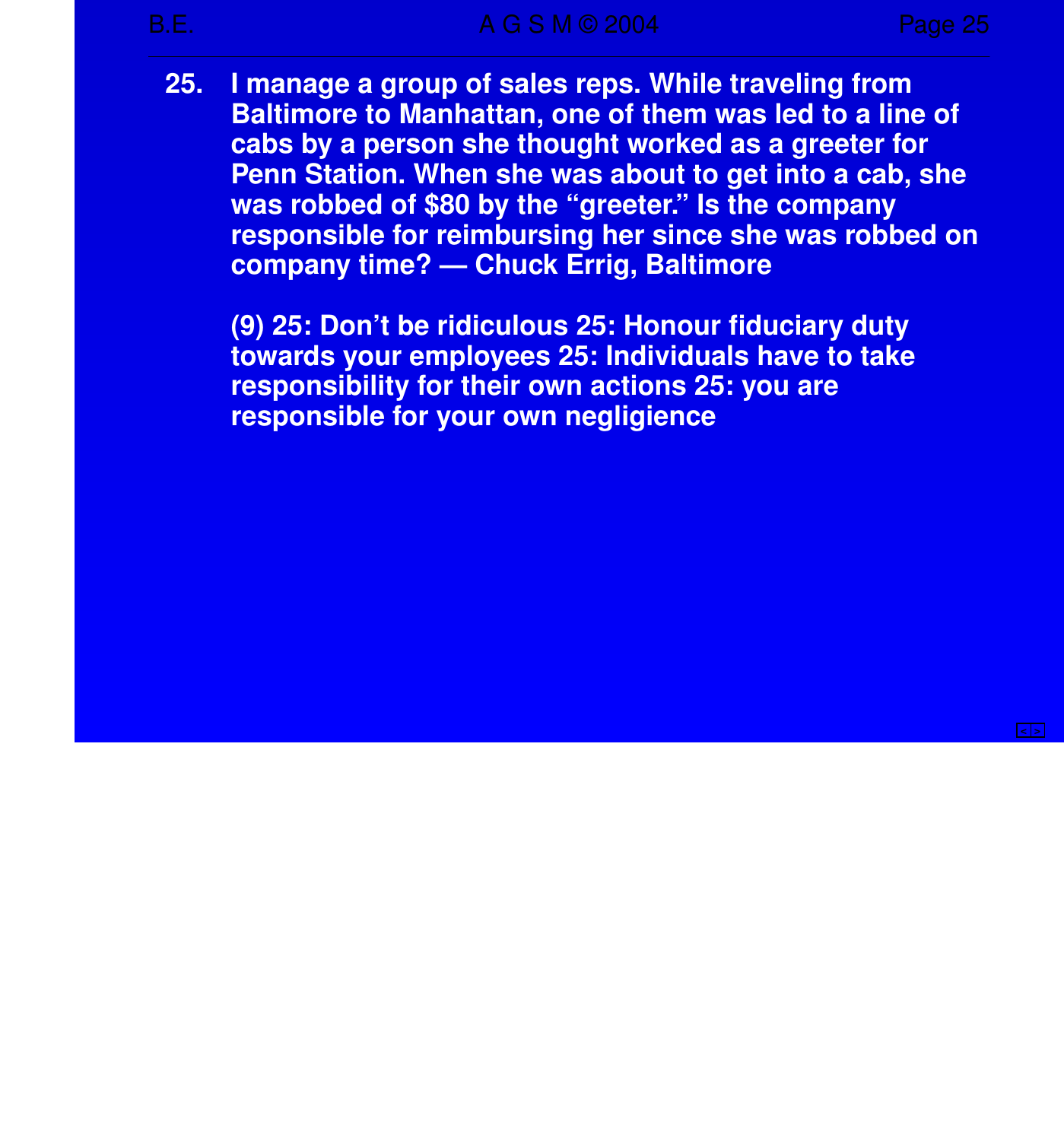**26. The university where I teach has a problem with grade inflation. I recently discovered that my grades are** considerably below the average given in my department. **Should I raise my grades(to be fair to my students, whose** grades will be comparatively lower than they deserve), **even though that contributes to grade inflation (which gives most students grades that are higher than they deserve)? — Peter Kugel, Cambridge** 

**(2) 26: Don't use your students as a means for attacking grade inflation 26: You should not compromise your judg ement for the sake of conformity**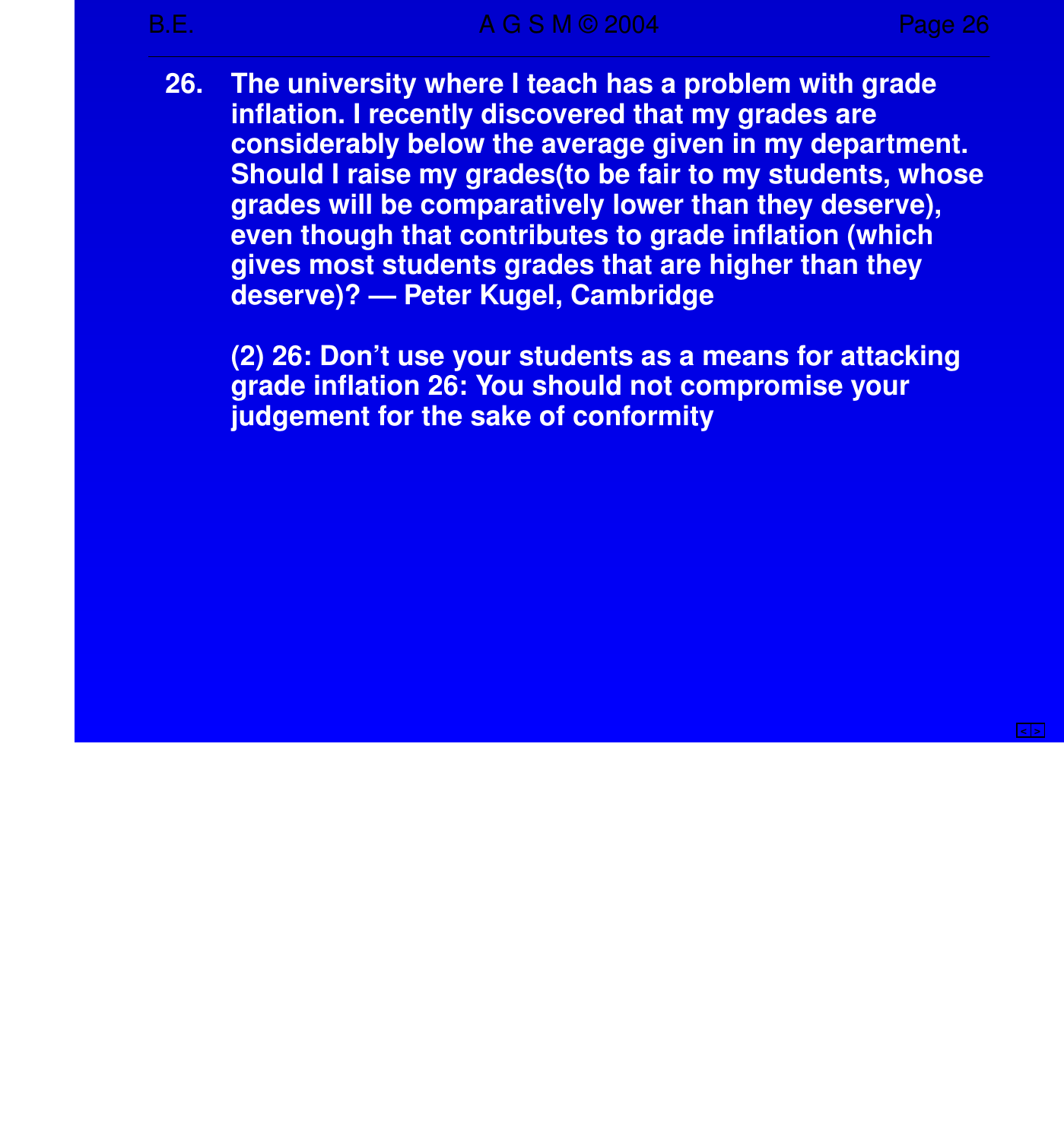**27. We recently hired a handyman to do some work around our house — light carpentry, drywall, paint, etc. He did a great job, and we recommended him to friends. A few weeks later, our handyman said he owed us \$50 for referring him. Is it ethical to take this payment and future ones as we refer him again? My husband says yes, I say no. (We bet \$50 on your answer — if I win the bet, I'll split it with you.) — Lynne Goldsman, Atlanta**

**(15) 27: As long as the referral information is not misleading, it is not unethical. 27: Cash should not be accepted as compensation for a referral based solely on job satisfaction 27: Honourable intentions are definitely worth fifty dollars 27: Kickbacks are not appropriate 27: Take steps to ensure monetary gain does not cloud your better judgement 27: What goes around comes around ...**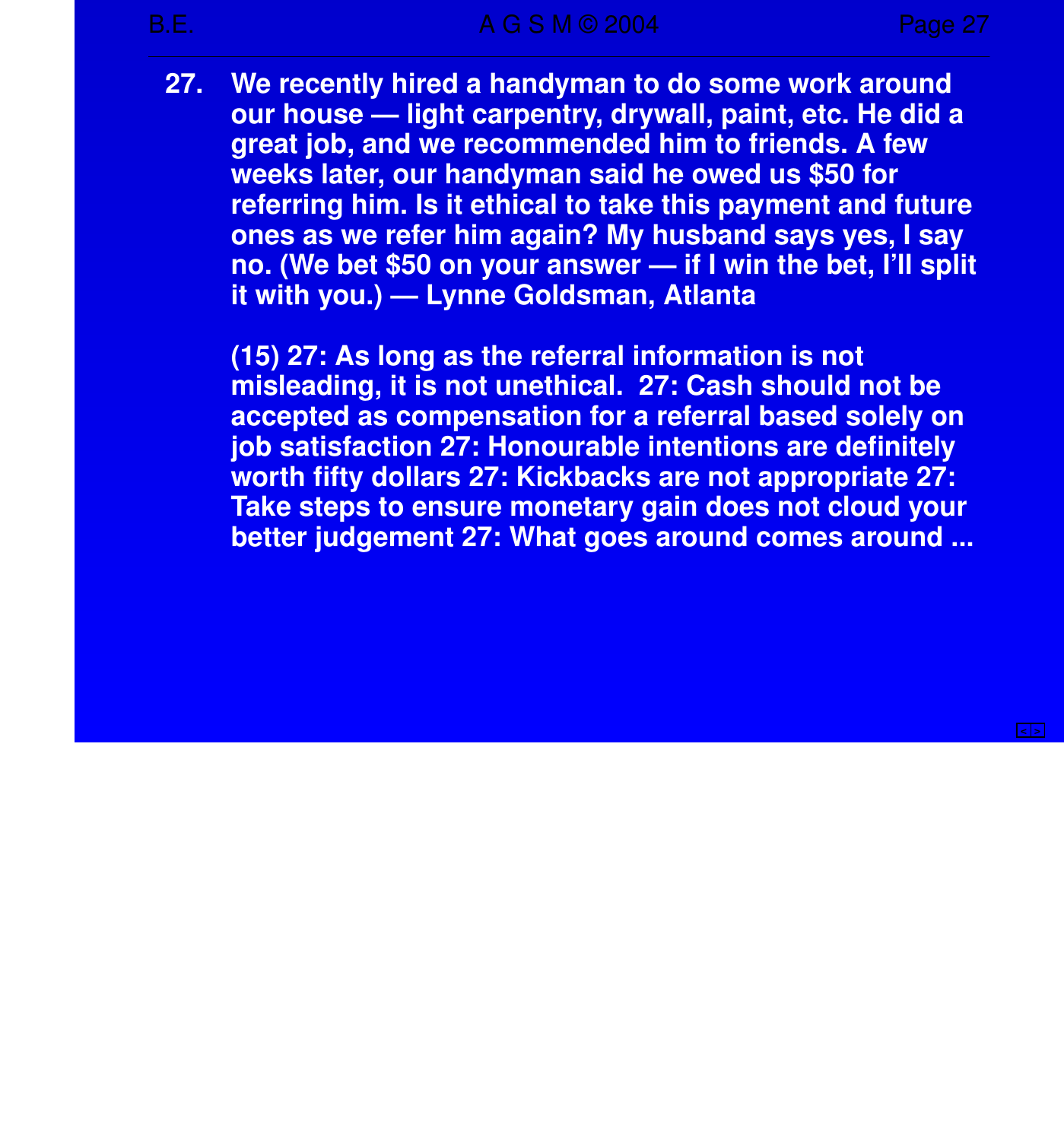**28. On a trip to Ghana with a church group, I went to buy some souvenirs. My fellow travelers encouraged me to** haggle, but I felt it would be uncool when the original **price was significantly lower than it would be here in the States. More important, we were in a third-world country where the average daily income is less than a dollar a day. Should wealthy people haggle with the poor for lower prices? — André Middleton, Brooklyn**

**(10) 28: Adherence to cultural norms and poorly considered consequences of monetary carelessness 28: Culturally sensitive shopping 28: Don't feel guilty for the world 28: He won't sell it if it loses him money 28: Put the boot on the other foot 28: When is Rome do as the Romans do? or a penny saved is a penny earned???? 28: When you are in Rome, do as Rome does — Haggle**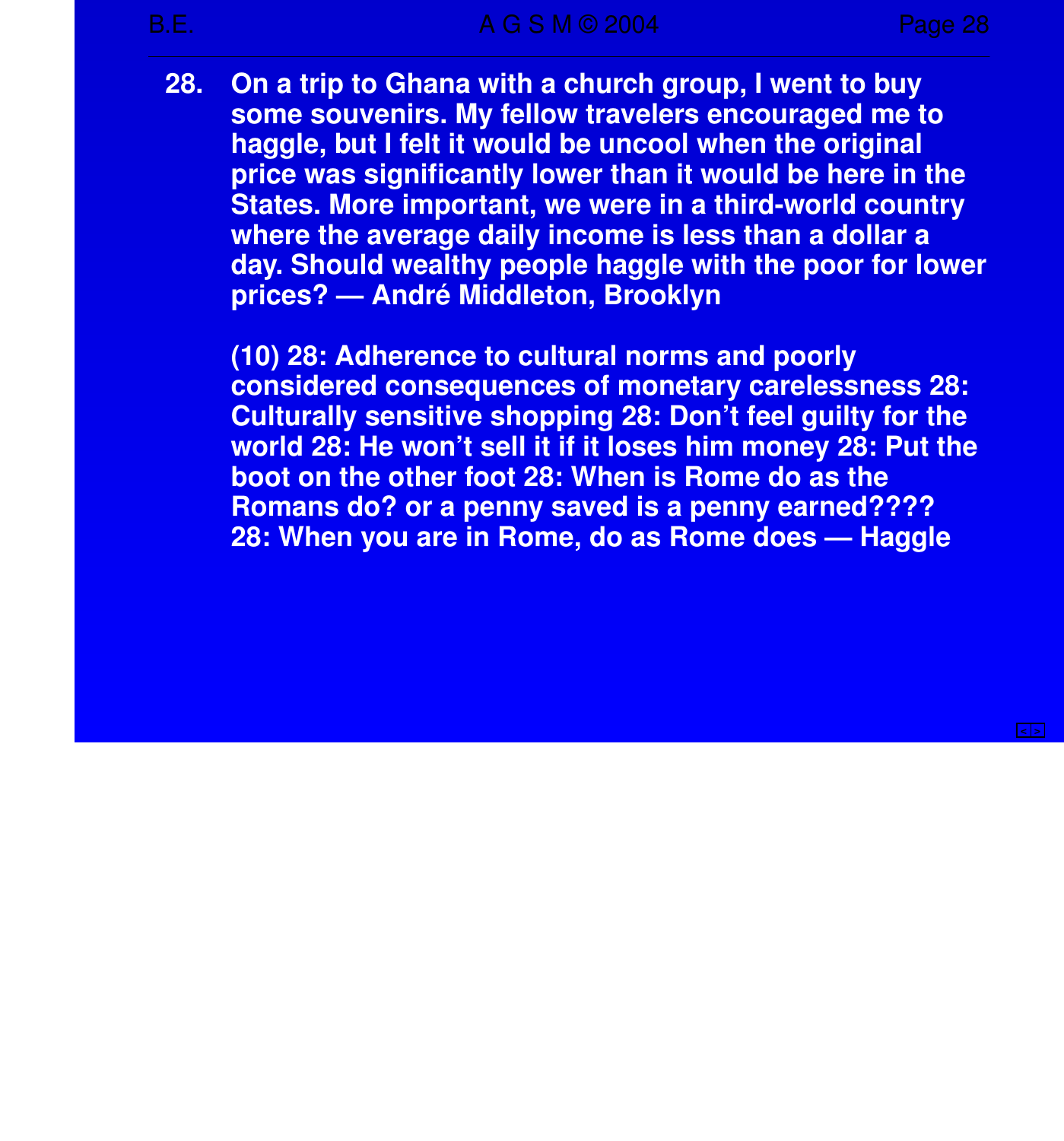**29. I occasionally traffic in Persian carpets. A fellow came over about one I'd adver tised for \$130. He offered \$160 evidently he remembered the \$175 price of another carpet and was trying to bargain. I accepted, and we each felt we got a great deal. My housemate, Dave, says, "No harm, no foul." My wife thinks I ripped the guy off. Counsel? — J. C., California**

**(12) 29: Everyone here is a winner 29: Honesty is the best policy29: Long run reputation 29: No harm no foul 29: justice — treat all fairly and distributing the risks and benefits equally 29: trading reality -- caveat emptor**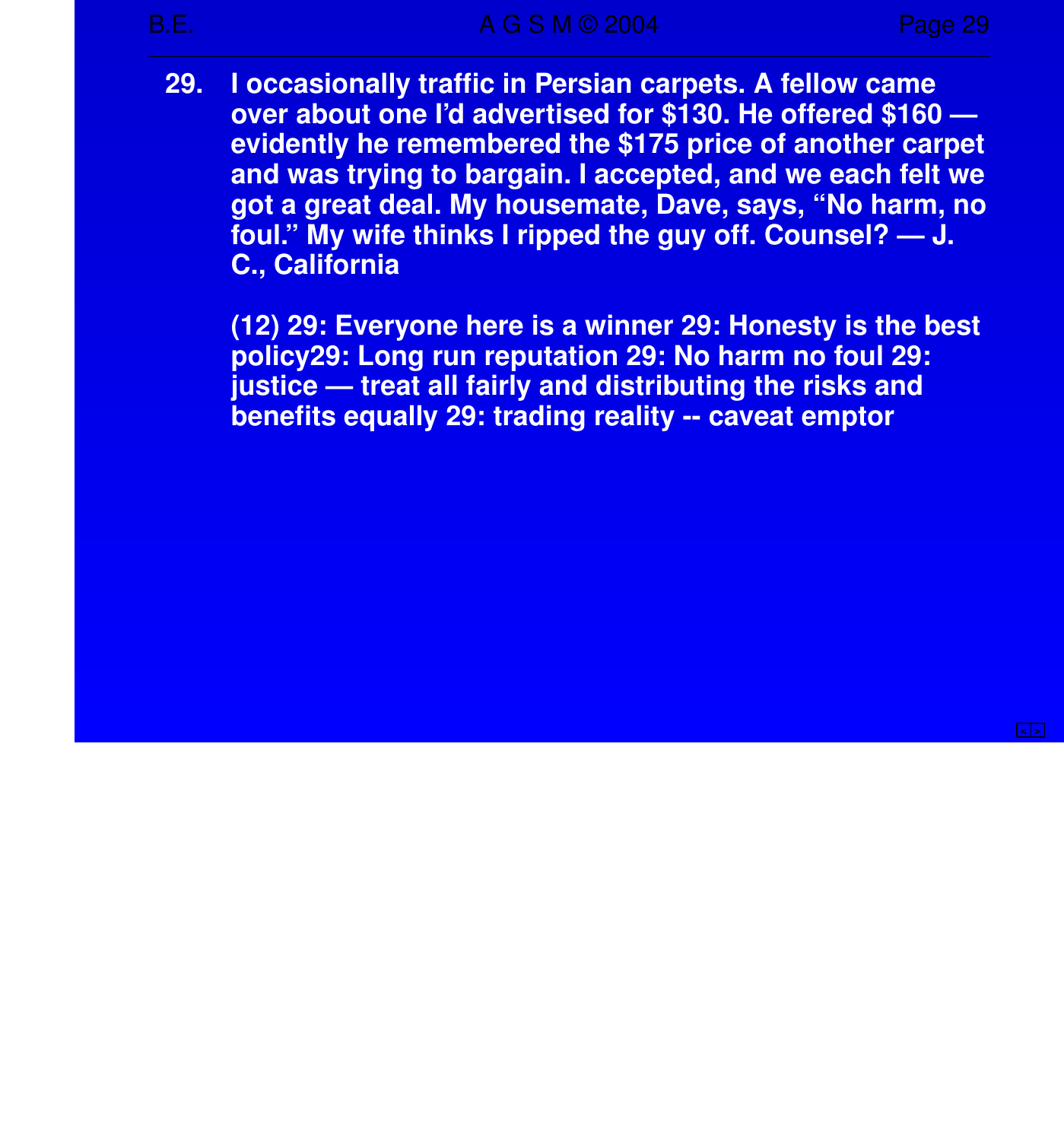**30. I am a state-certified mediator and arbitrator. Recently I mediated a serious dispute to the satisfaction of both par ties. One of them, an American-born Japanese businessman, offered to send me a special fish, prepared for eating, as a token of appreciation. I humbly refused the gift as a violation of my code of ethics. He was hurt by my rejection of his Japanese custom, meant only to express appreciation. Was I wrong? — Abraham Best, Lauderhill, Fla.**

**(10) 30: Beware Japanese men bearing fish 30: Communicate the policy beforehand. 30: Culture and legislation 30: Taking bribes is unethical 30: local cultural differences that should be respected**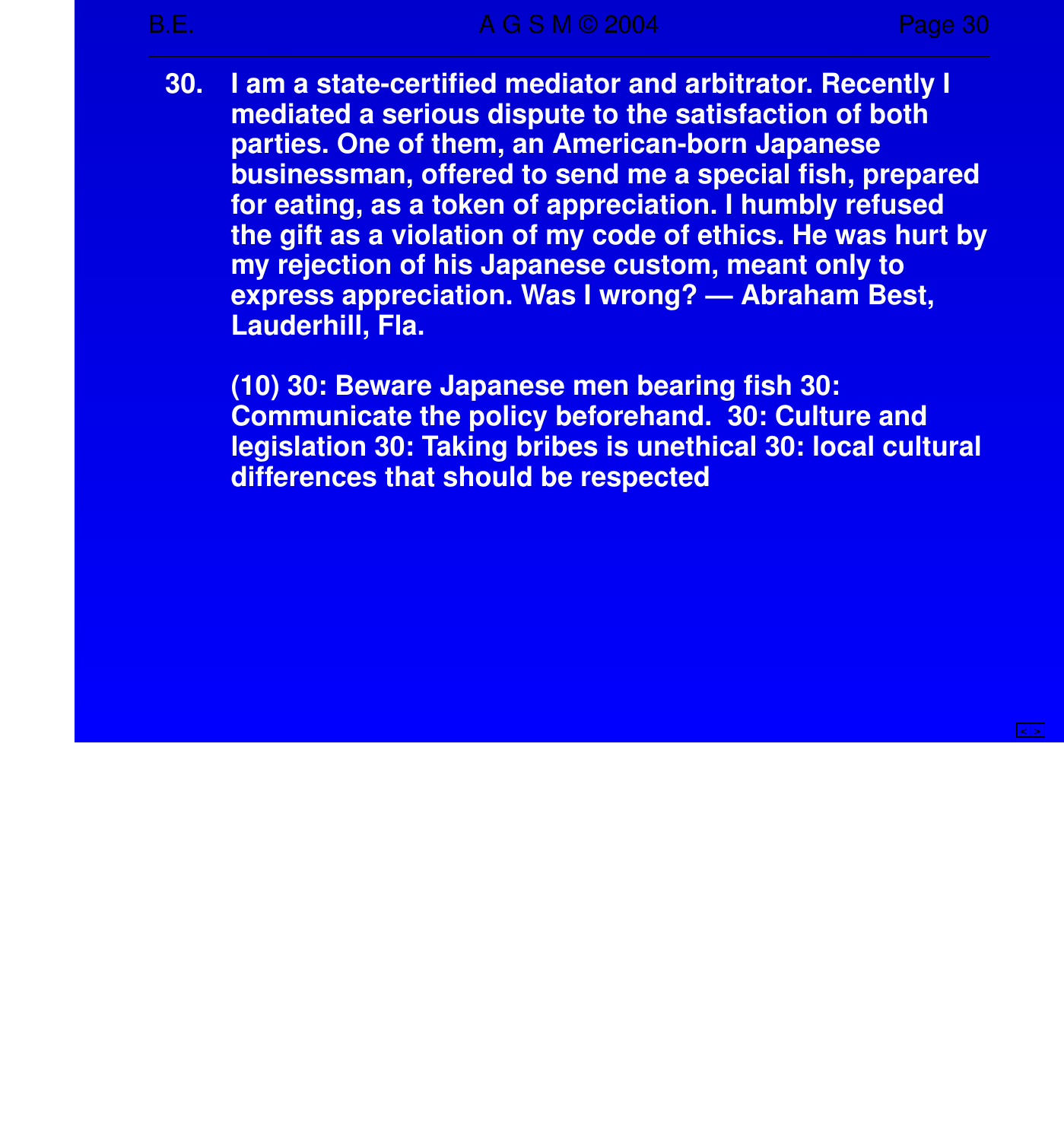**31. A close friend and I are looking for work. I came across an ad for a position and applied for it without consulting my friend, knowing that he was already applying for a job at the same place. Now that I've been offered the position, I'm certain it is the same one my friend applied for. Should I offer to decline it in the hope that this will increase his chances of getting it? I made no effort to consult with him before applying for it initially. — Anonymous, New York City**

**(3) 31: Being close friends does not exclude being competitors in the job marketplace 31: Respect your own interests as well as those of others**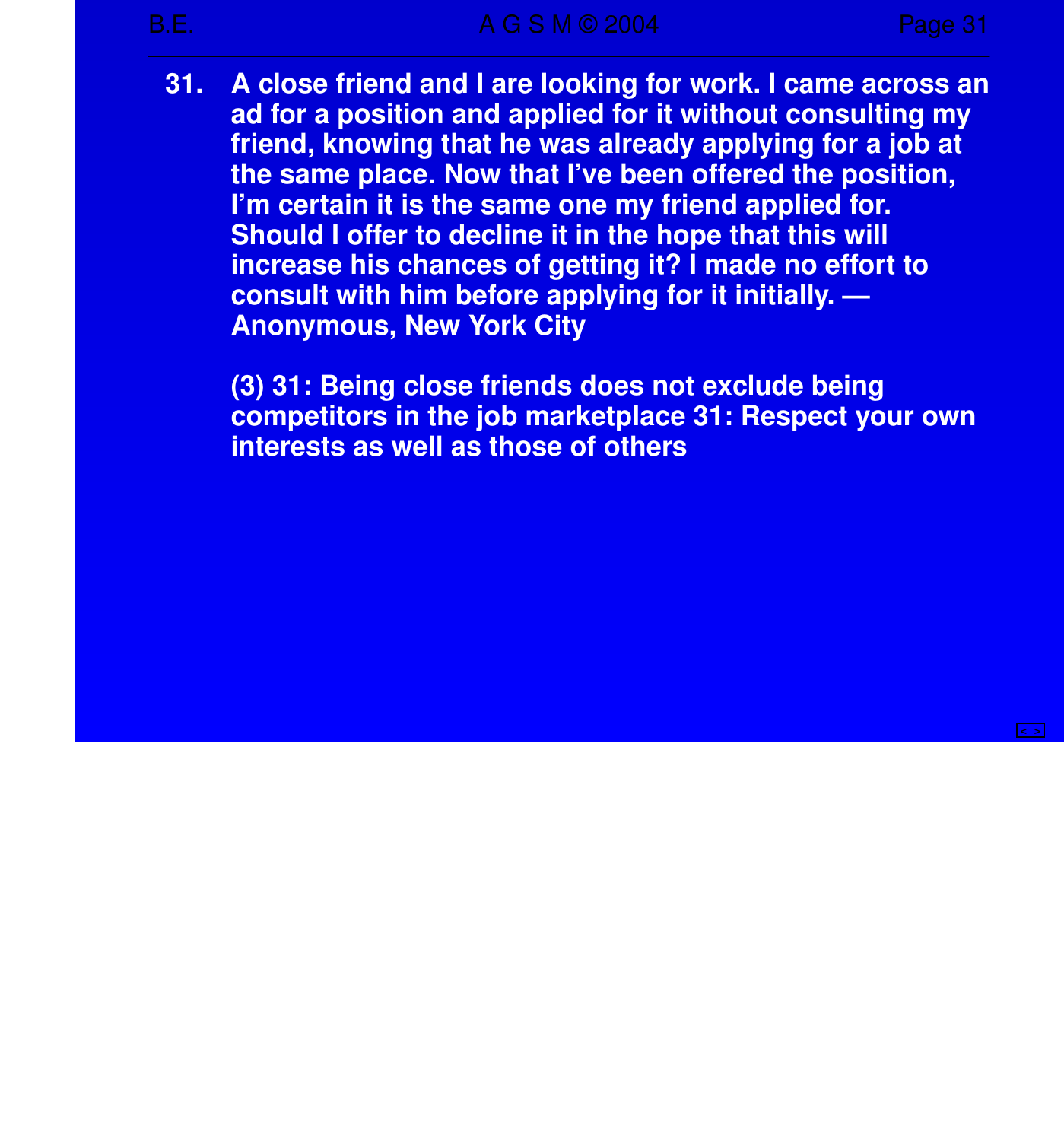**< >**

**32. Our son wants to sell his 1975 Cadillac and buy a truck for work. He has been doing construction in a rough part of town and has had numerous offers from obvious drug dealers. Guys run up to him offering cash on the spot. This will likely get him the best price, but is it ethical to sell the car to drug dealers? — Bob Johnson, Hendersonville, N.C.** 

**(1)**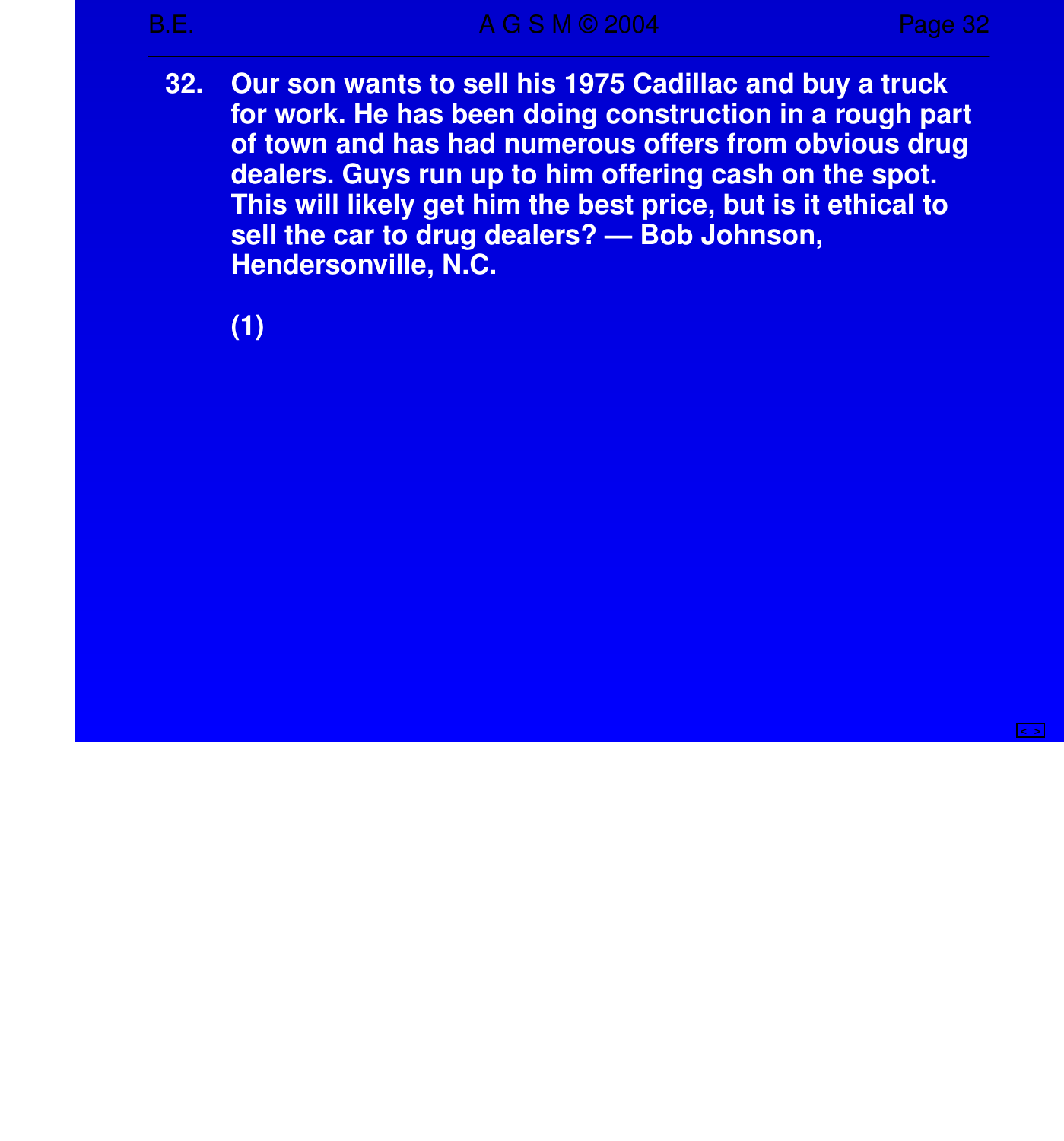**33. As a frequent golfer,Ioften find other people's balls in various corners of a course . I sometimes take these balls to the lone driving range here in Manhattan — known for its exorbitant prices — and hit them there, in effect giving them perfectly good golf balls while evading their rip-off ball fees. Am I stealing or donating? — Billy Bloom, New York**

**(2)**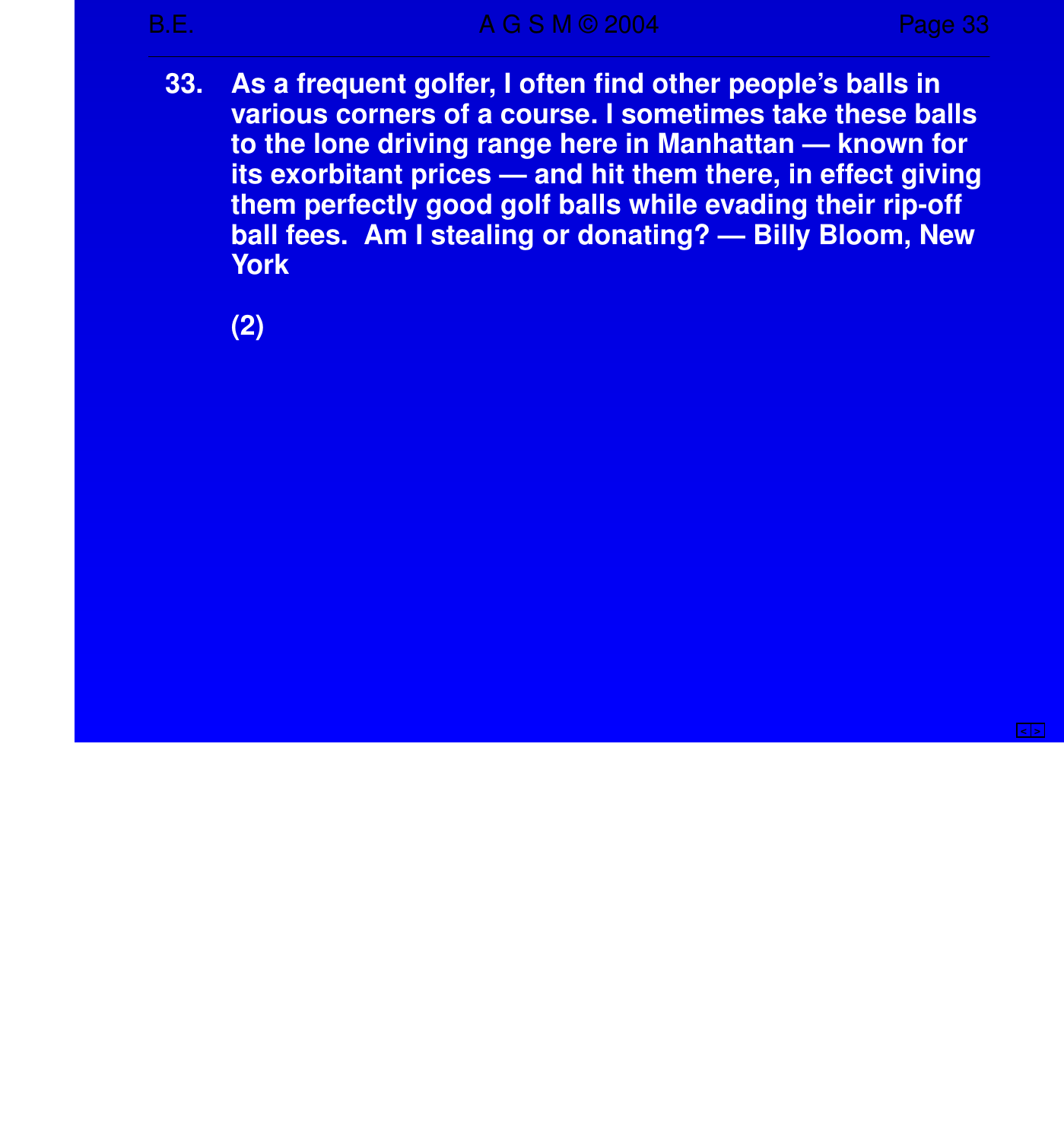**34. My company fired a critical senior person on a project I was assigned to. Without him, the project could not proceed. A few days later, at a meeting with the client, my colleague said that this person was ill. I was embarrassed but kept silent. When I asked my supervisor about this, she said that she hadn't told my colleague to lie, just to say the fired employee was unavailable . Ethical? — Dan Colquhoun, Toronto**

**(4) 34: Intentional distortion of facts that are likely to be importance to the client 34: Prospective bad news must be told in advance to manage expectations 34: Speaking out of turn.**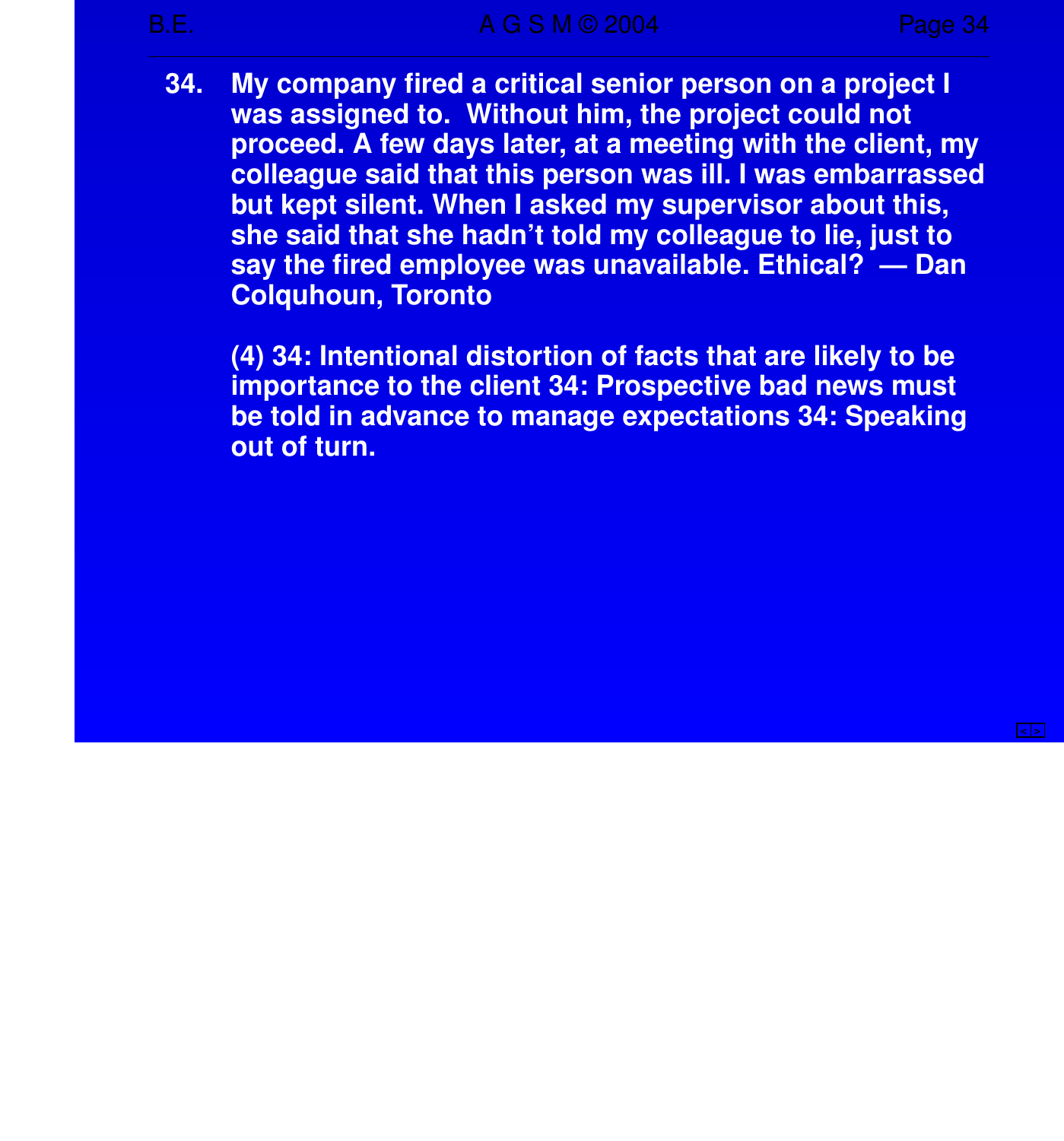**35. I am an American posted to Vietnam, where pirated movies on DVD are cheap and ubiquitous, and legitimate copies are nearly nonexistent. Would it be ethical to purchase pirated DVD's if I also join a monthly unlimitedrental service like Netflix? Living where I do, I cannot use any of its services, but enrolling would let me pay the movies' rights-holders for their work. — Ben Moeling, Hanoi, Vietnam**

**(4) 35: It is necessary to adapt its consumption mode to the local market conditions. 35: Thou shalt not steal**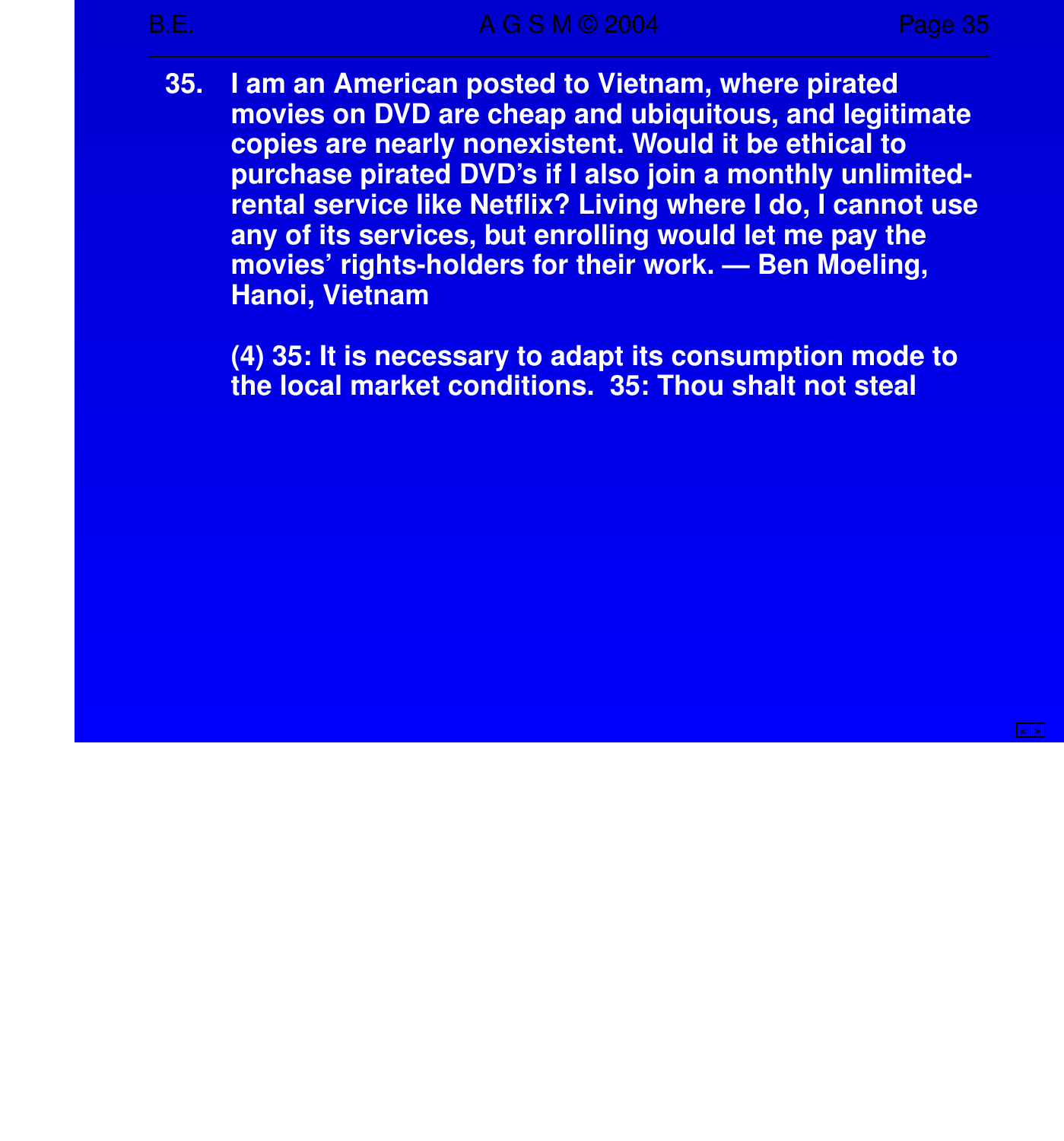**36. I'm looking for an apartment. If I take an apartment priced below what I can afford, I take it away from someone who** can't afford a more expensive one. If I take a more **expensive one, I contribute to the upward pressure on prices for all apartments. Do these choices cancel out, or** is there a preference? — Ilya Shlyakhter, Cambridge, **Mass.**

**(3) 36: Self interest**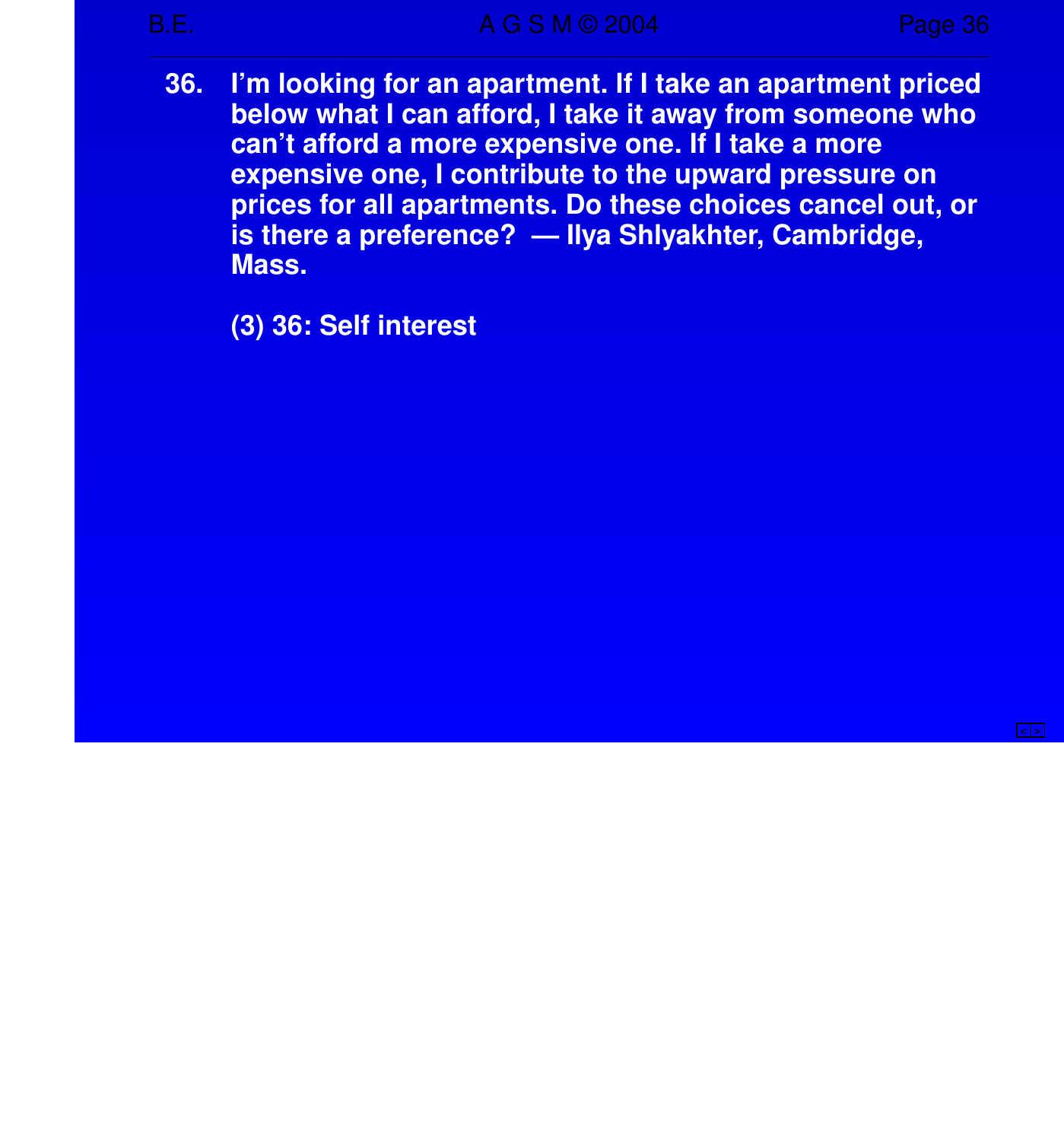**37. A good friend said he had to do volunteer work for his business-school degree. He had little time and so, in exchange for a letter saying he had done the appropriate hours, he wanted to donate money to an event I was organizing — he wanted to give \$1,000 to buy Christmas toys for children with cancer. When he gave me the form to sign, it was not from his school — he'd lied about that — but from law enforcement. I'd have to affirm that he'd done community service required by his drunk-driving suspension. Should I sign? If I don't, must I give back the money as he demands? — Anonymous, Chicago**

**(4) 37: Do the right thing 37: Let the arrogant little b\*st\*rd rot in jail 37: practice what you preach**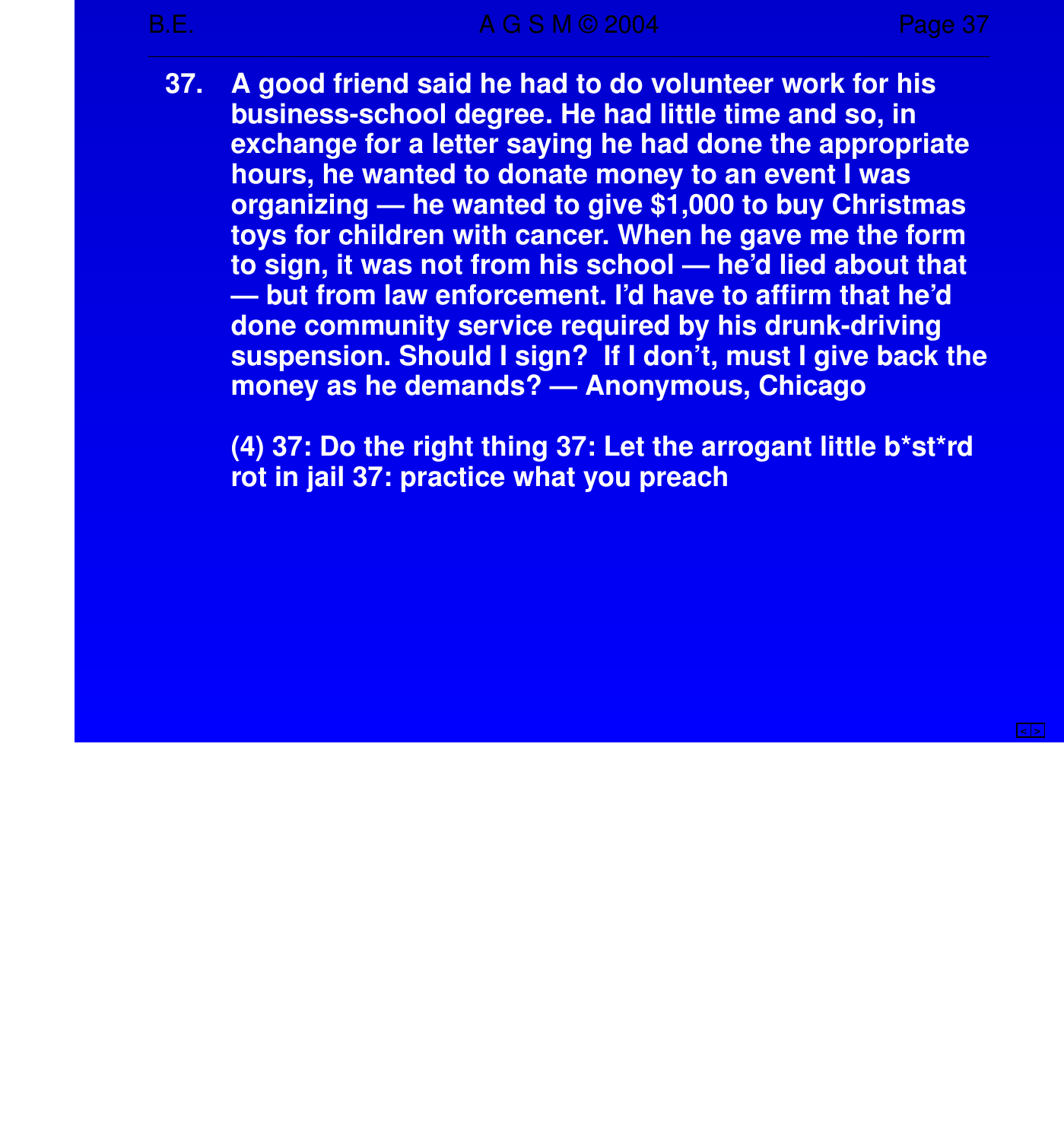**38. My husband works for a store that urges sales associates to promote credit cards with an annual rate of 21 percent. He considers it unethical to push this card on poorer people who cannot pay off the balance promptly. He suggests the card only to customers who spend a lot, although he processes an application for anyone who asks. He says he's refusing to victimize poor people; I say he's making unwarranted assumptions about people's best interests: discounts come with the card. What do you say?—J.M., Washington**

**(6) 38: Do as you would be done by. 38: Individuals are the best judge of what is good for themselves 38: Misplaced assumptions 38: is lazy, and behaving unethically towards the firm.**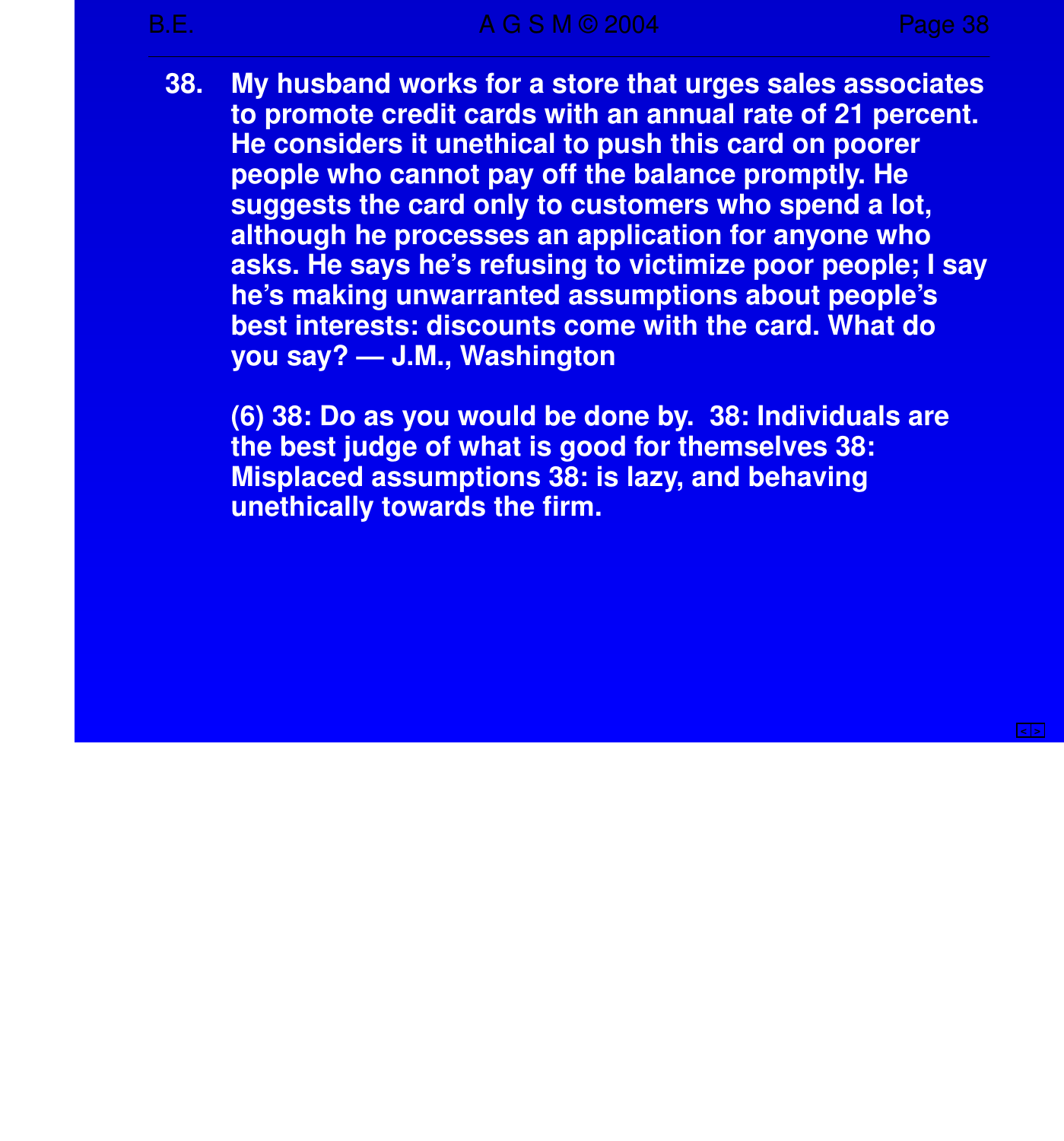**39. I am an executive of a small marketing firm that has been hired to develop advertising for a political campaign I** strongly oppose. The owner of the agency knows my **beliefs and admits to having similar ones. However, he doesn't feel we can afford to walk away from this business. Is there a way to reconcile my personal and hear tfelt beliefs with my allegiance to my company? — Anonymous**

**(5)**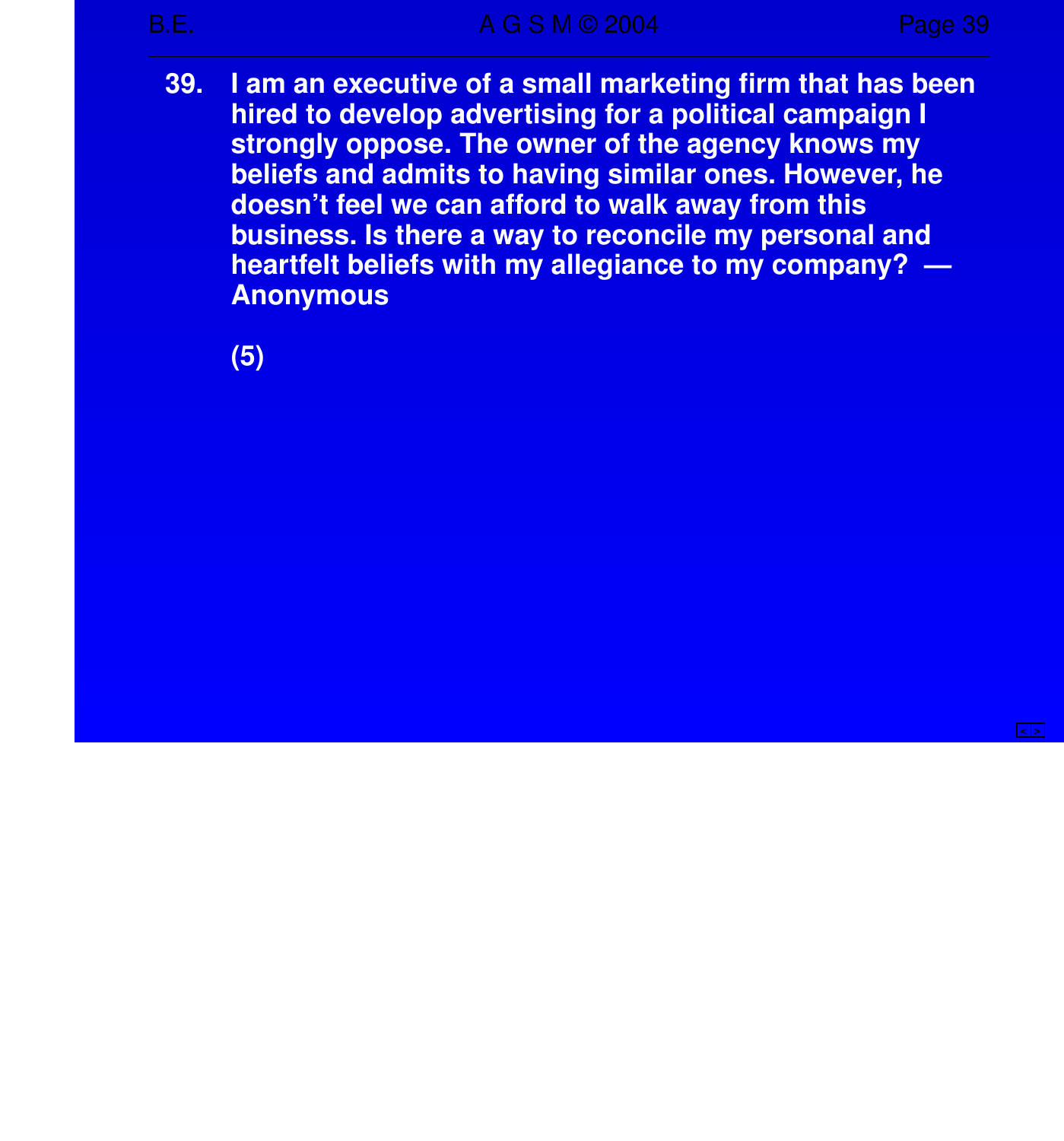**40. I work for an executive search firm whose clients increasingly request diverse slates of candidates in regard to sex and ethnicity, something our company suppor ts. Our lawyers say it would be illegal for our company database to identify candidates' ethnicity or sex. However, nobody would know if I kept my own list of outstanding diversity candidates. Would it be ethical to do so if my intent were to make sure that we do not omit diverse qualified candidates for a job search? — Anonymous**

**(0)**